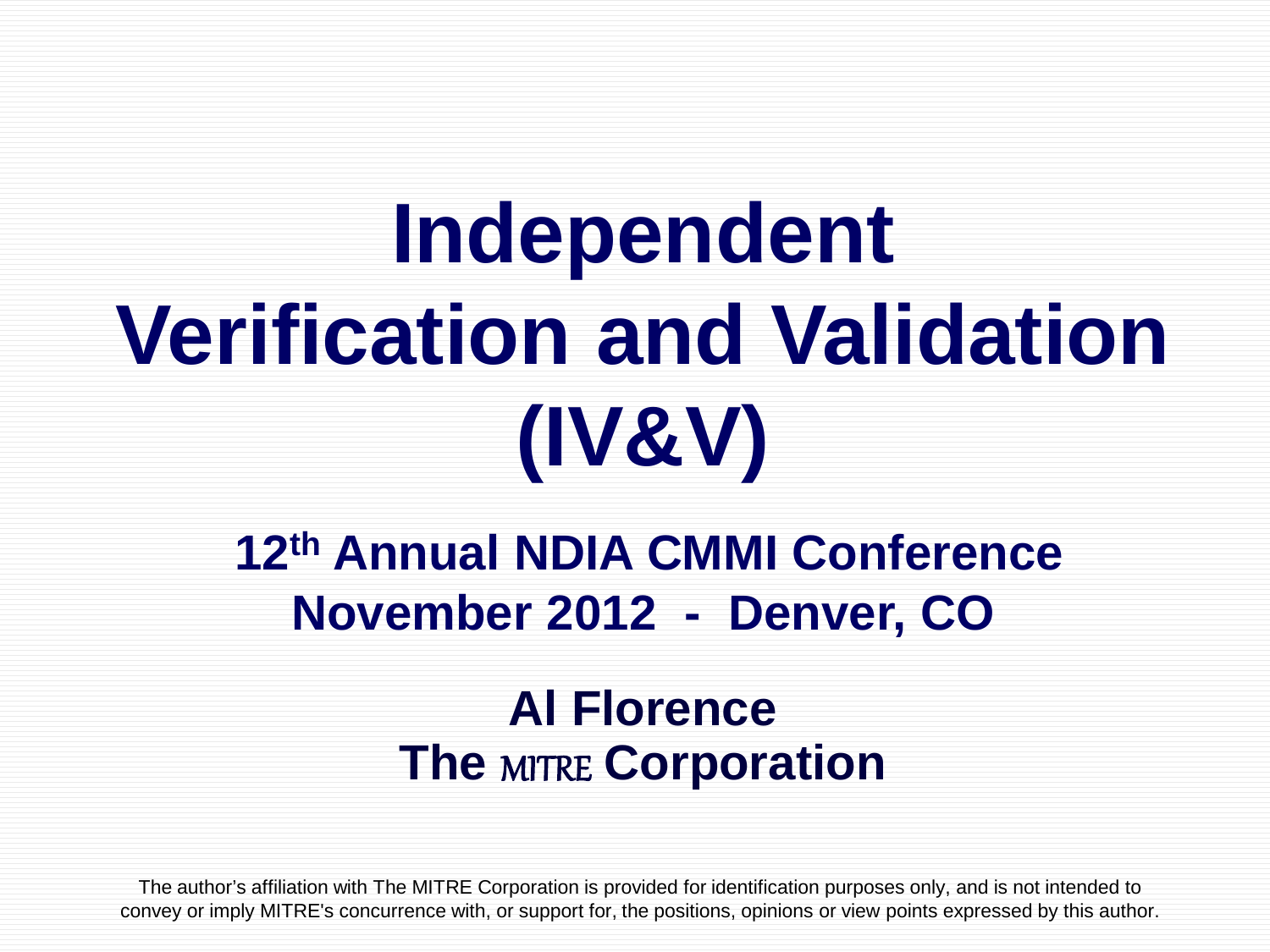# **Agenda**

- **◆** Challenges
	- ◆ Solutions
	- ◆ IV&V Defined
		- » Verification
		- » Validation
		- » Independence
		- » IEEE IV&V CMMI® V&V
	- IV&V Relationships to other Disciplines (Test, Quality Assurance)
	- ◆ Overview of Independent Verification & Validation (IV&V)
	- ◆ Tailoring IV&V
	- Questions/Comments
	- **◆** References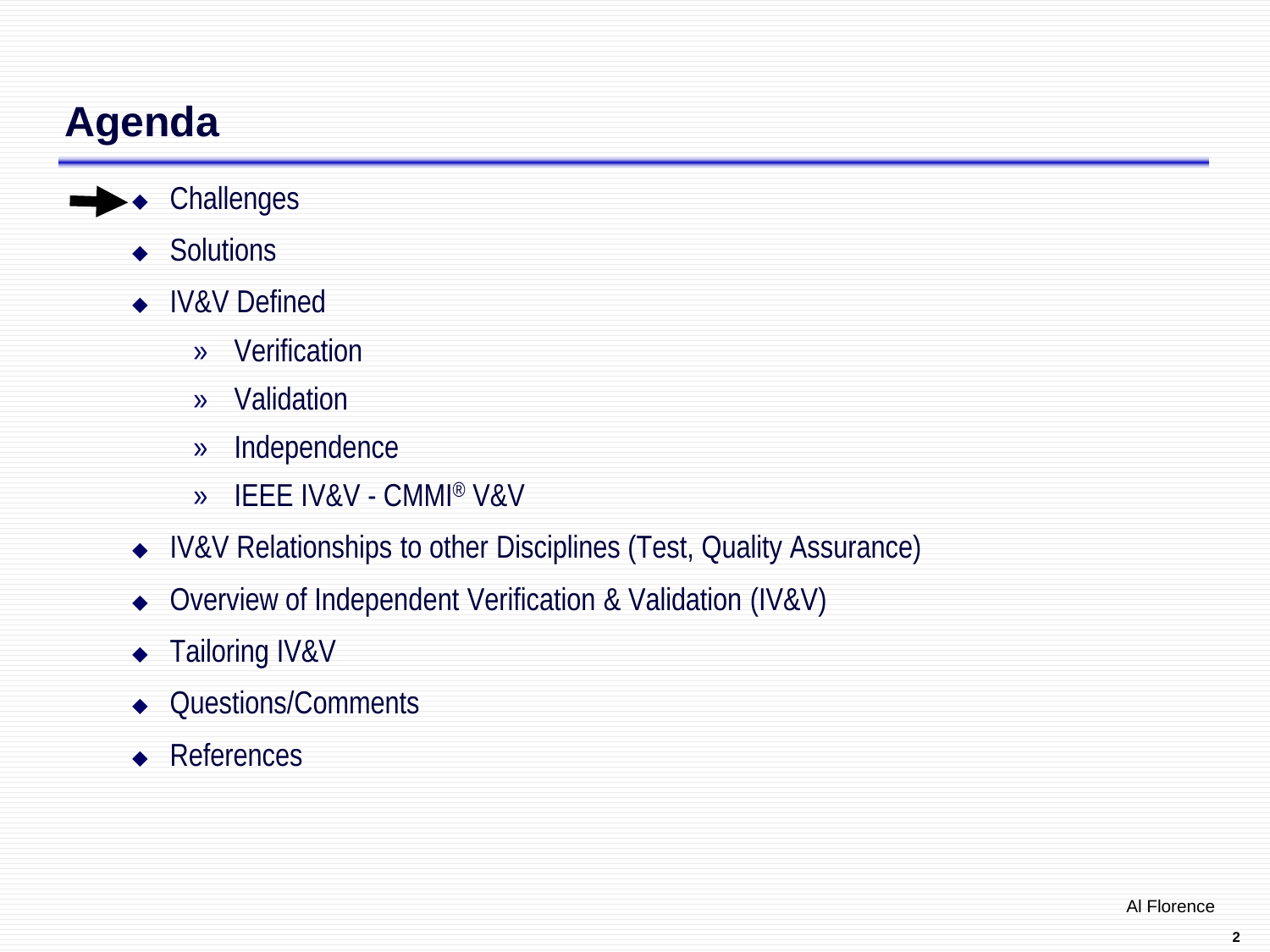### **Challenges to System Developing**

- When developing, delivering, and acquiring systems and system products developers and acquirers face many challenges.
- Challenges can exist with many items and activities:
	- » Cost
	- » Schedule
	- » Technical
	- » Management
	- » Programmatic
	- » Process
	- » Quality
	- » Others?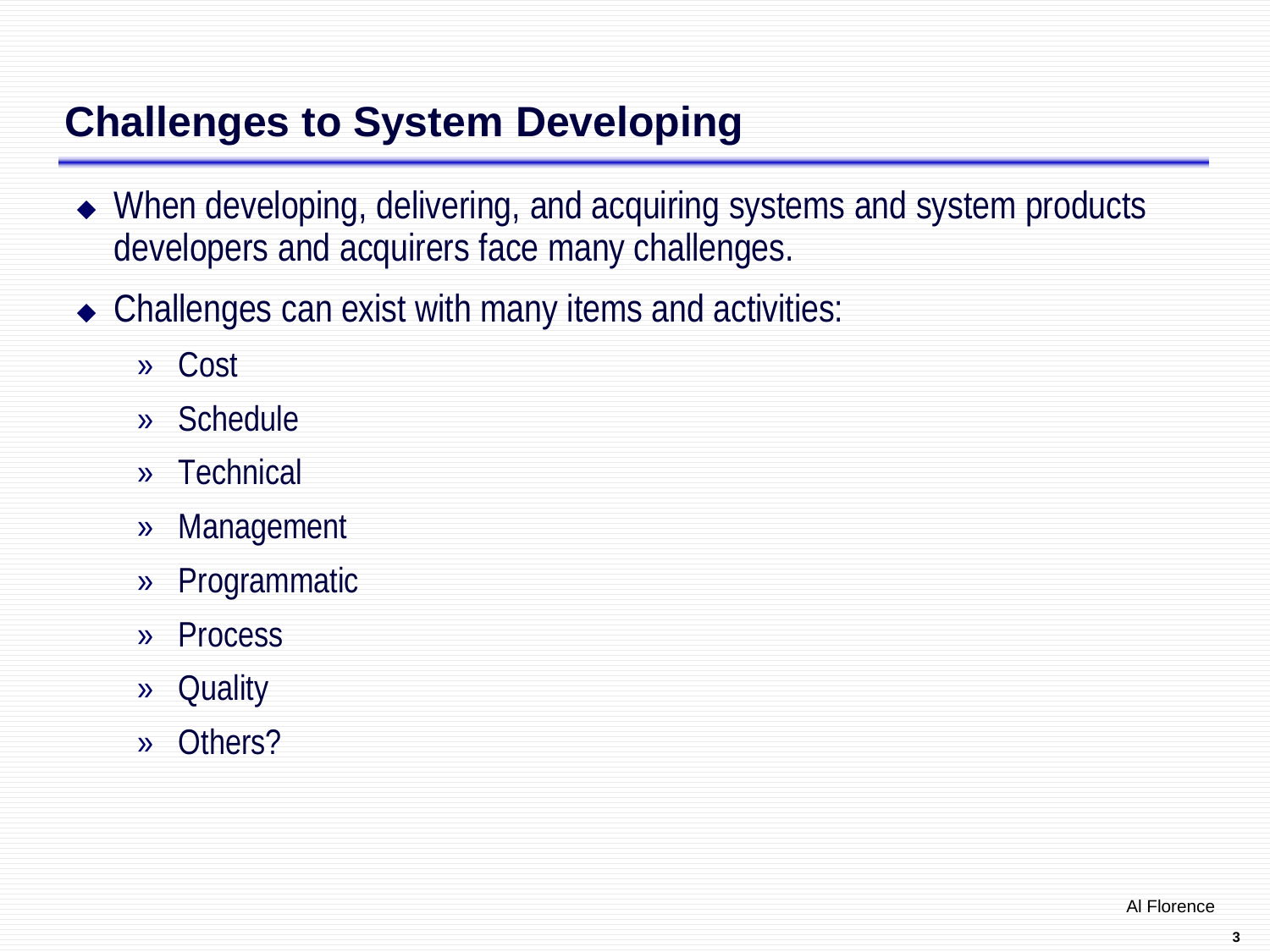### **Challenges**

- ◆ Consequences may be numerous if challenges not mitigated
	- » Cost overruns
	- » Late deliveries
	- » Technically inadequate
	- » Mismanagement
	- » Programmatic difficulties
	- » Lack of sound process
	- » Irate customer
	- » Canceled project
	- » Others?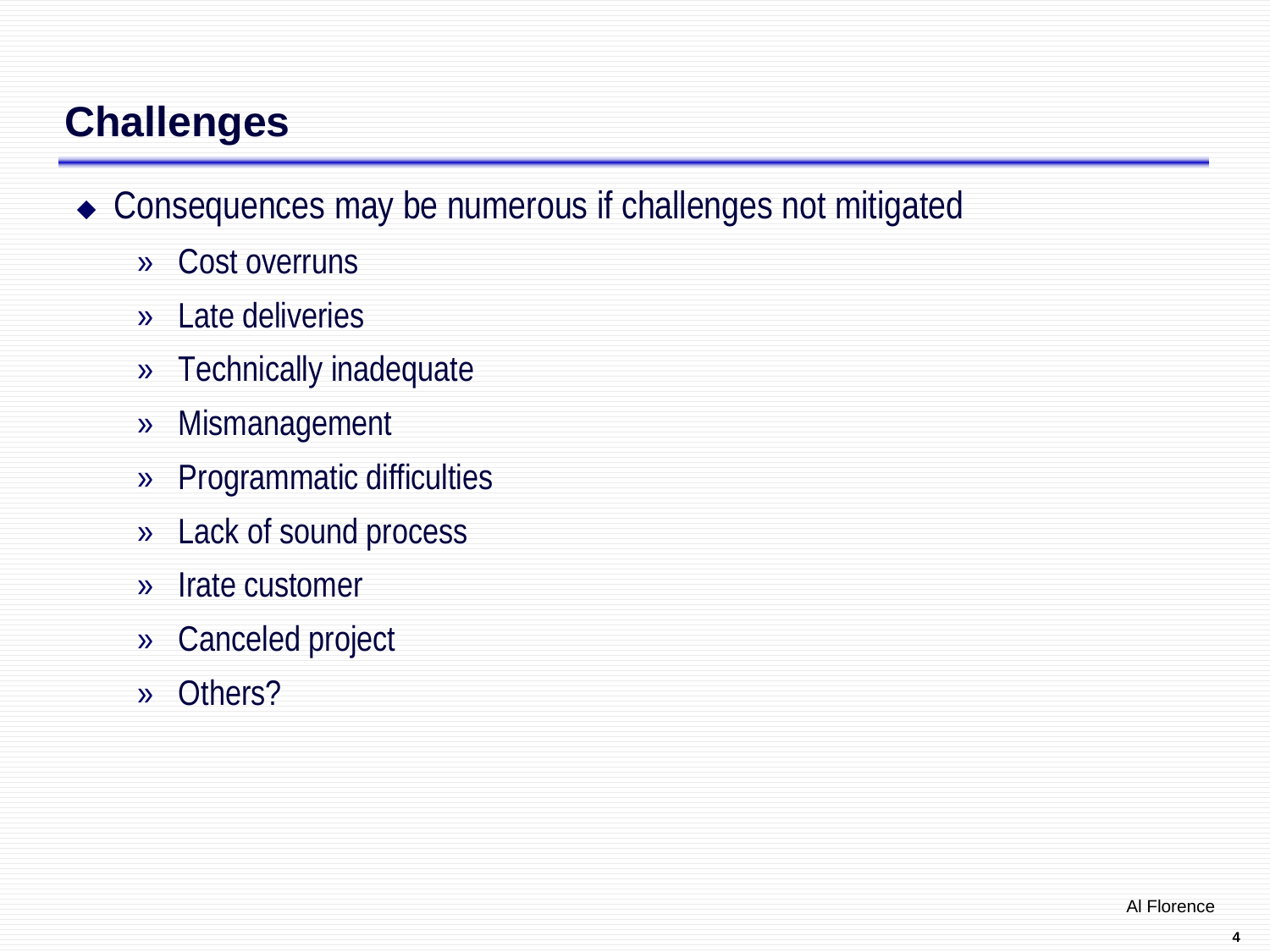# **Agenda**

- ◆ Challenges
- *Solutions*

#### ◆ IV&V Defined

- » Verification
- » Validation
- » Independence
- » IEEE IV&V CMMI® V&V
- IV&V Relationships to other Disciplines (Test, Quality Assurance)
- ◆ Overview of Independent Verification & Validation (IV&V)
- ◆ Tailoring IV&V
- Questions/Comments
- **◆** References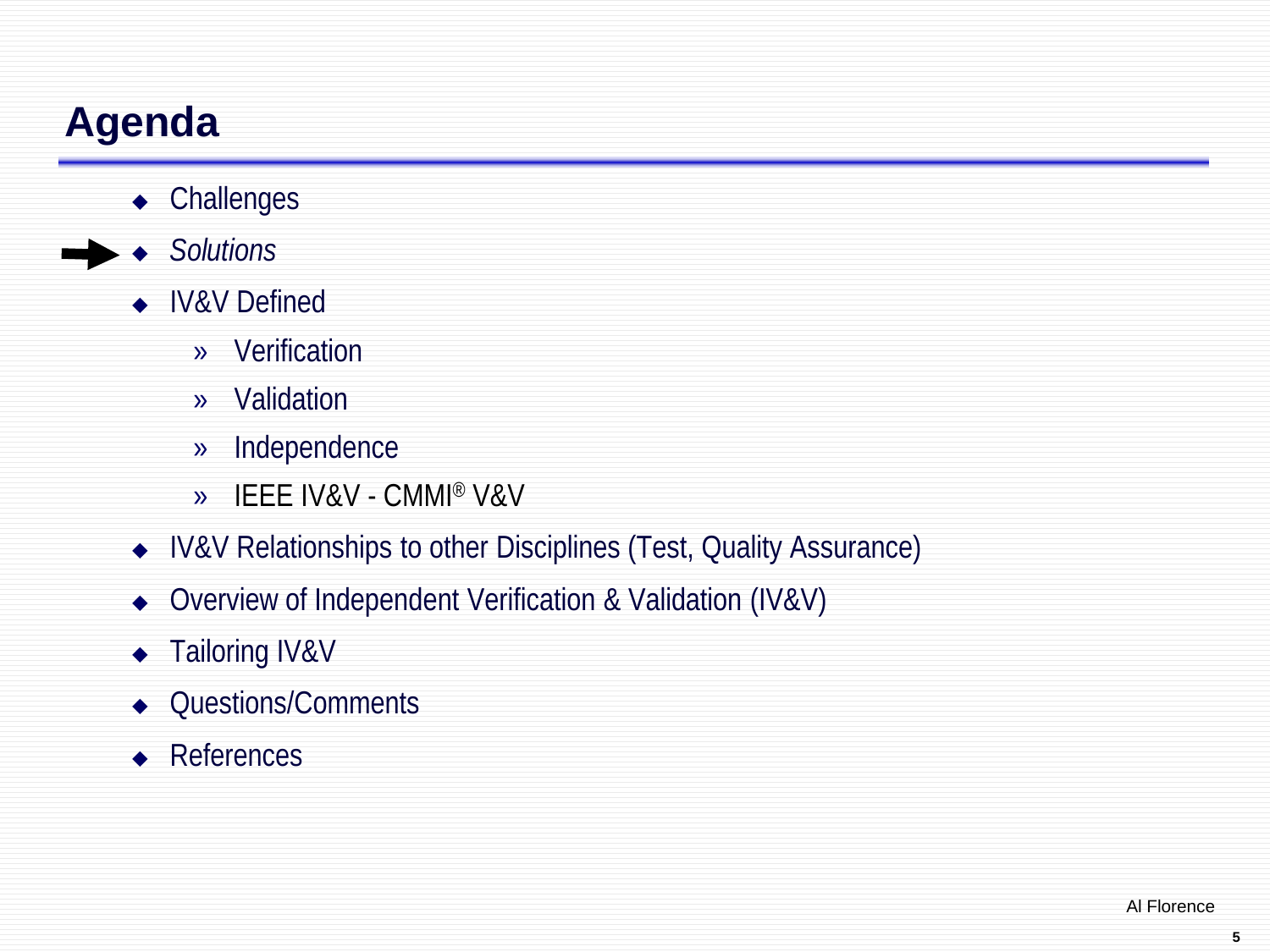# **Solutions**

- There are many solutions for an organization to mitigate these challenges
	- » Proper project planning
	- » Adequate budgets
	- » Adequate schedules
	- » Proper requirements development and management
	- » Proper project management
	- » Program monitoring and control
	- » Contract tracking and oversight
	- » Product evaluation
	- » Performance management
	- » Risk management
	- » Quality assurance
	- » Configuration Managment
	- » *Independent Verification and Validation (IV&V*)
	- » Others?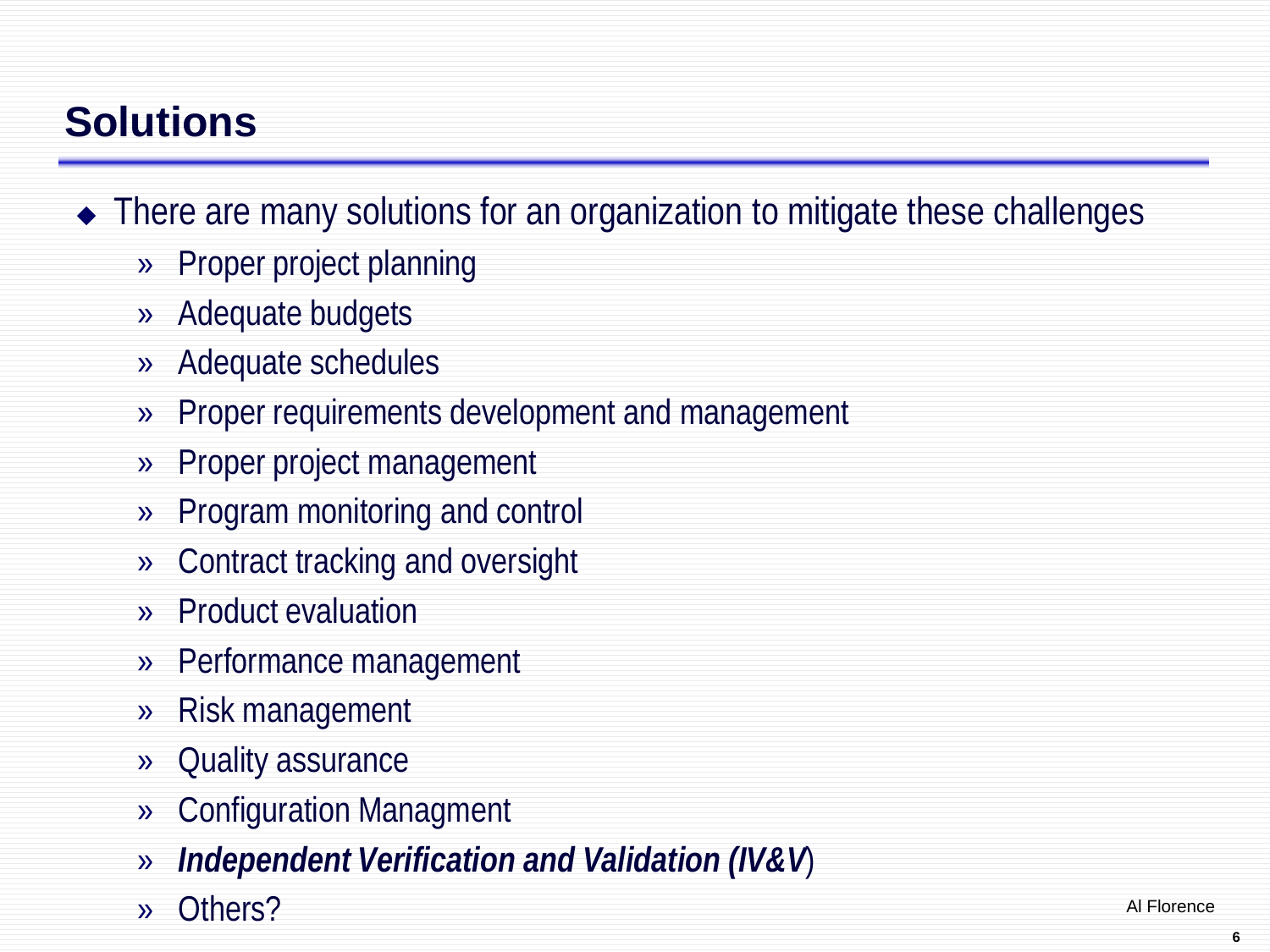### **Solutions**

#### ◆ This presentation will focus on IV&V

- » IV&V alone will not guarantee mitigation of all challenges
- » But, can go a long way in solving many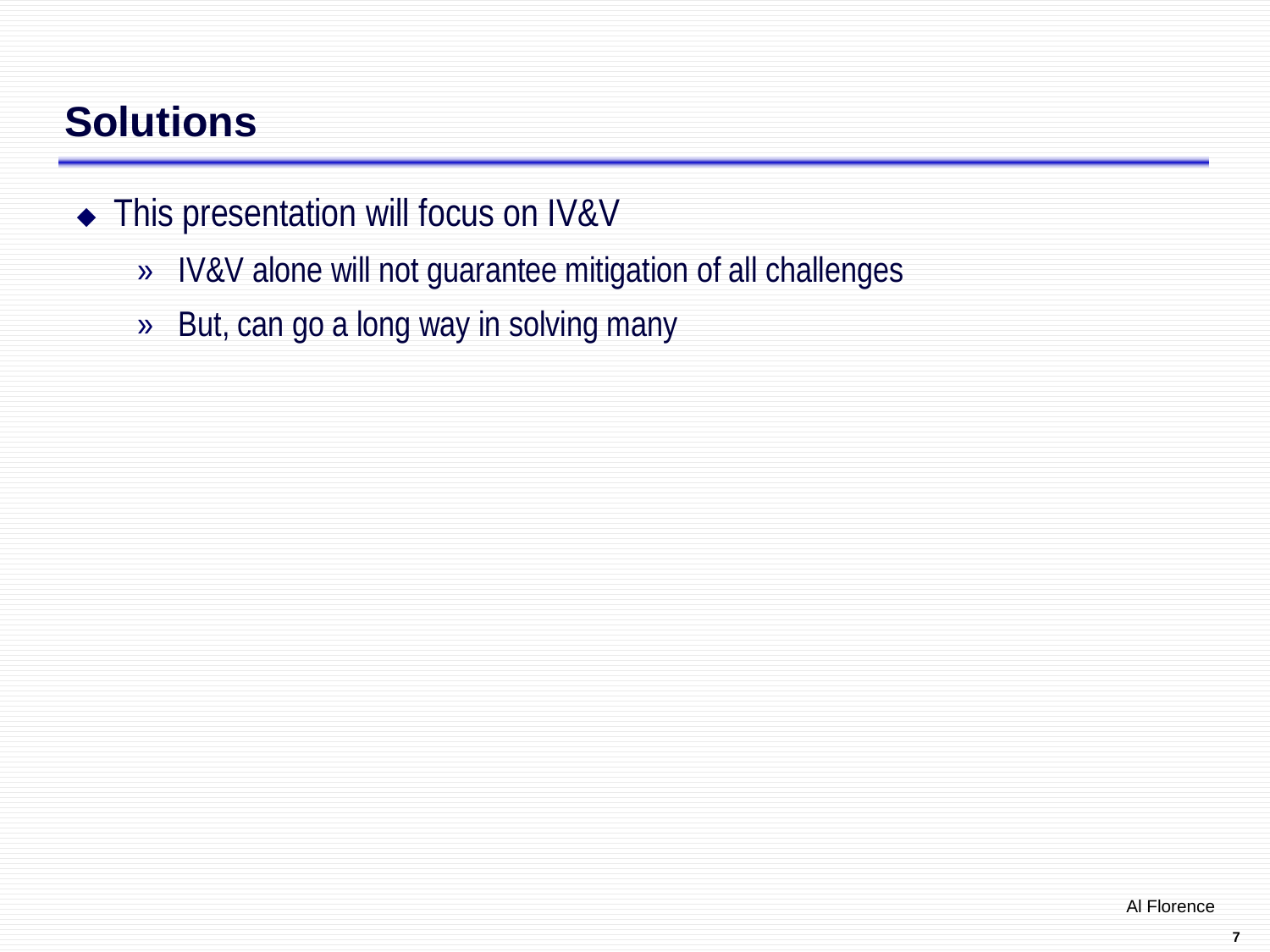# **Agenda**

- ◆ Attendee Participation
- Challenge*s*
- ◆ Solutions
- *IV&V Defined*
	- » Verification
	- » Validation
	- » Independence
	- » IEEE IV&V CMMI® V&V
	- IV&V Relationships to other Disciplines (Test, Quality Assurance)
	- ◆ Overview of Independent Verification & Validation (IV&V)
	- ◆ Tailoring IV&V
	- ◆ Examples of IV&V
	- Questions/Comments
	- ◆ References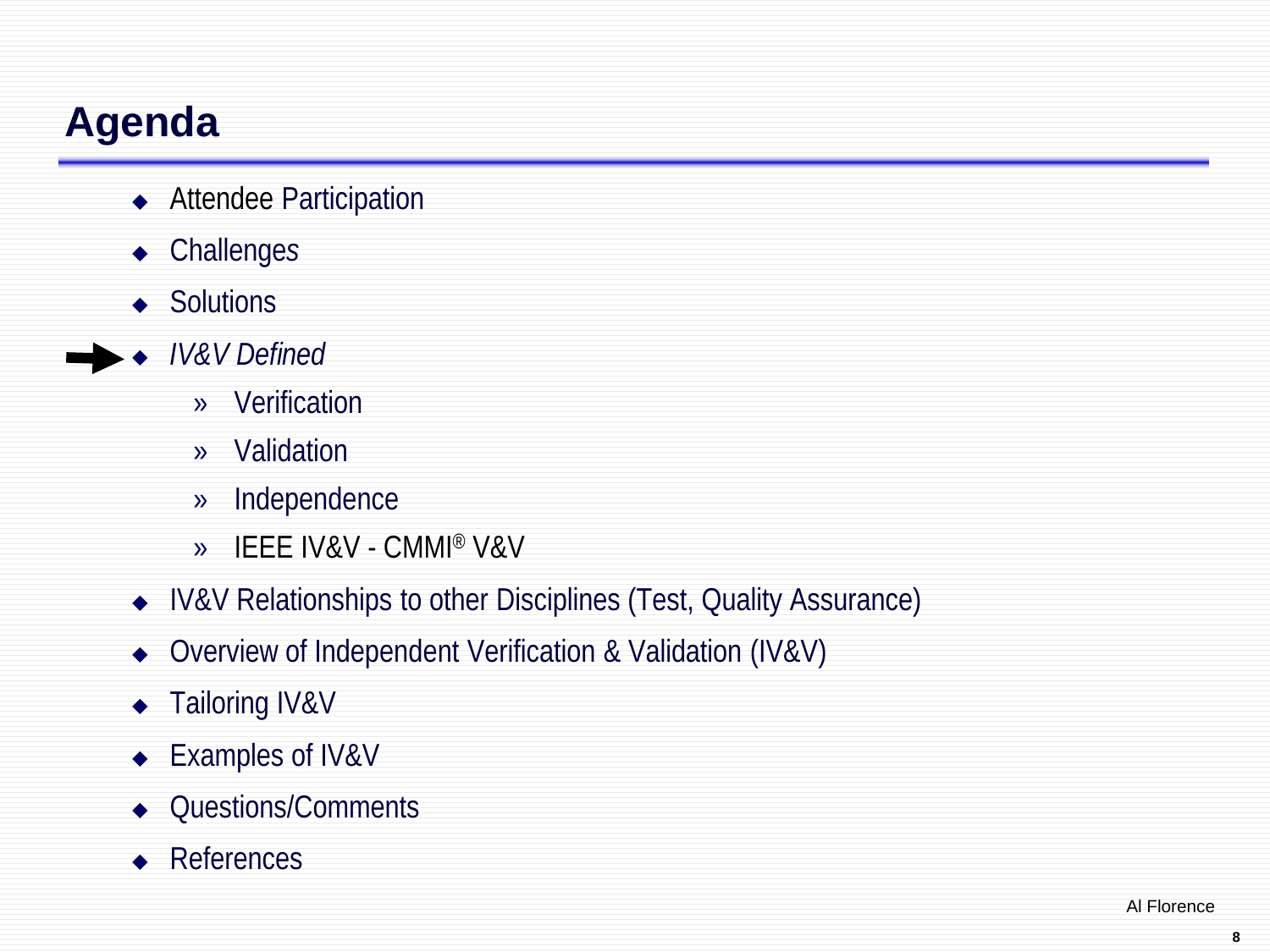- Independent Verification and Validation (IV&V) is often misunderstood and misapplied
- $\bullet$  In many cases a distinction is not made between verification and validation; V&V is treated as one activity
	- » Often is heard: "We are doing IV&V on a document"
	- » What was typically being conducted was an independent review of a document
- IV&V is an activity across the life cycle
	- » Not an isolated effort performed at random intervals
	- » Nor performed as necessary once on one or few components or items of interest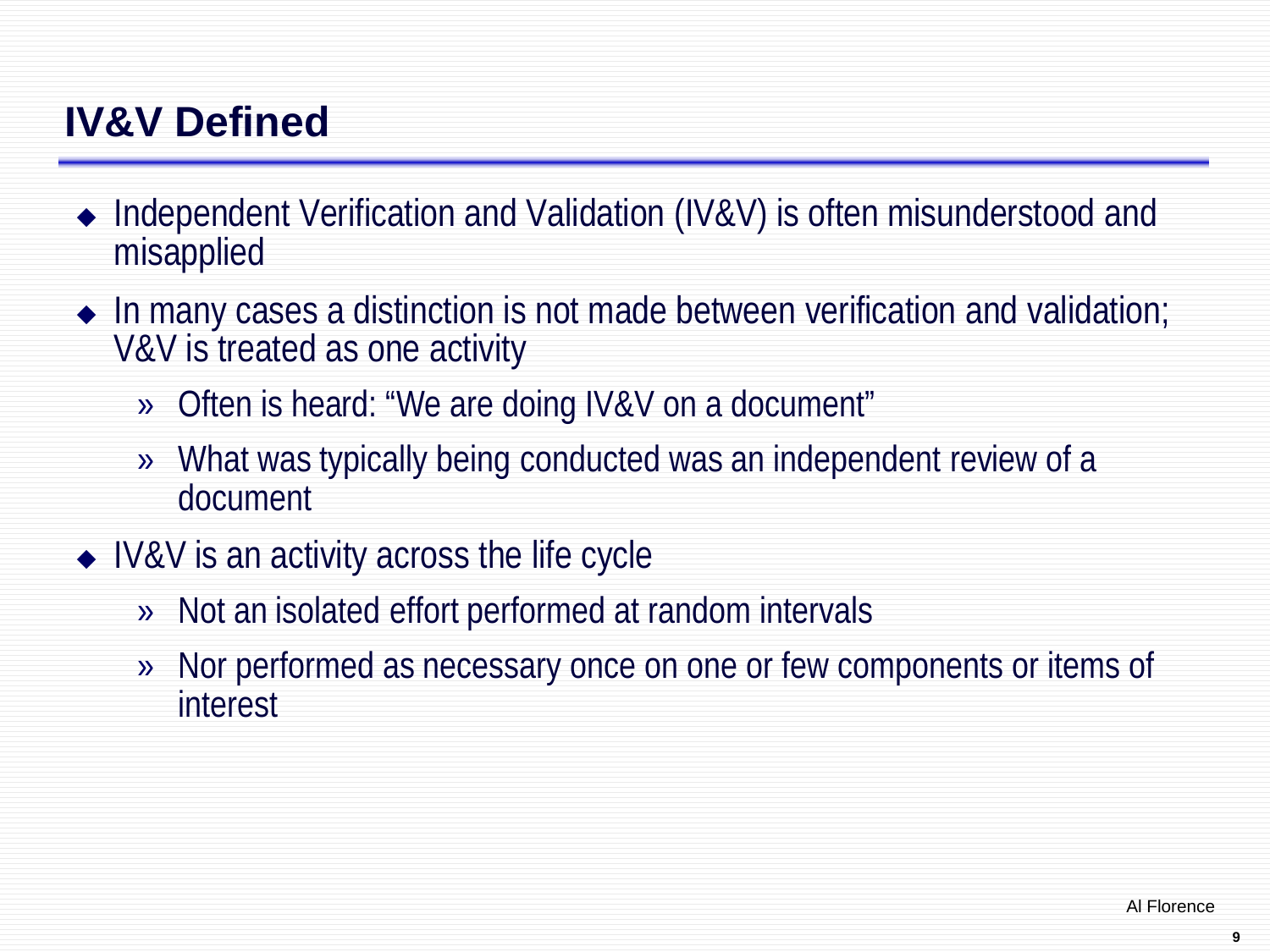◆ From IEEE Standard 1012 2004, IEEE Standard for Software Verification and Validation; IEEE Computer Society

- » **Verification: (A)** The process of evaluating a system or component to determine whether the products of a given development phase satisfy the conditions imposed at the start of that phase. **(B)** The process of providing objective evidence that the software and its associated products conform to requirements (e.g., for correctness, completeness, consistency, accuracy) for all life cycle activities during each life cycle process (acquisition, supply, development, operation, and maintenance); satisfy standards, practices, and conventions during life cycle processes; and successfully complete each life cycle activity and satisfy all the criteria for initiating succeeding life cycle activities.
	- Answers the question: are we building the products right?

*NOTE: Although not specifically mentioned this author interprets this at also investigating the processes that are used to develop and manage the components and products.*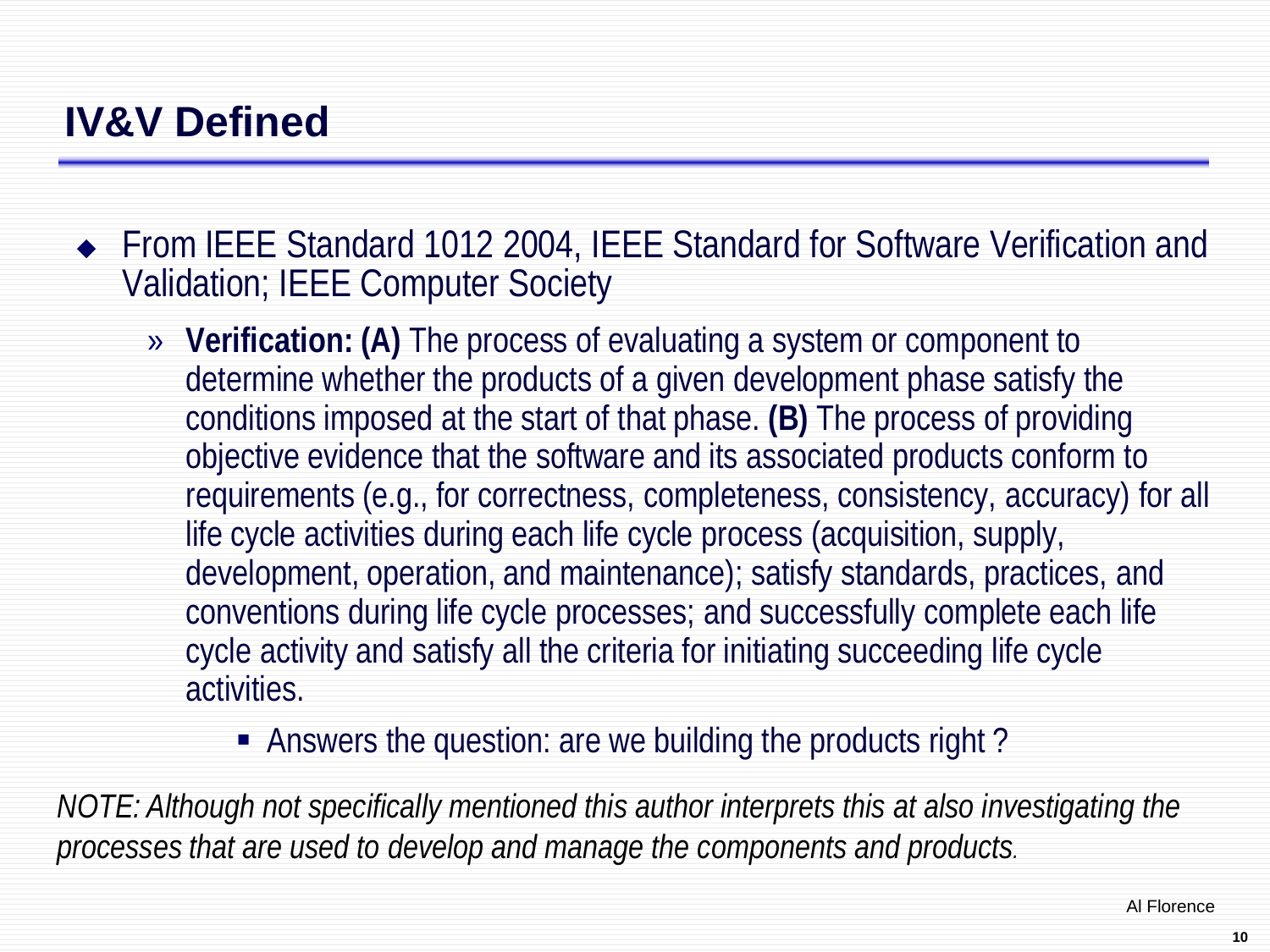- » **Validation: (A)** The process of evaluating a system or component during or at the end of the development process to determine whether it satisfies specified requirements. **(B)** The process of providing evidence that the software and its associated products satisfy system requirements allocated to software at the end of each life cycle activity, solve the right problem (e.g., correctly model physical laws, implement business rules, use the proper system assumptions), and satisfy intended use and user needs.
	- Answers the question: are we building the right products?

*NOTE: Although not specifically mentioned this author interprets this at also investigating the processes that are used to develop and manage the components and products.*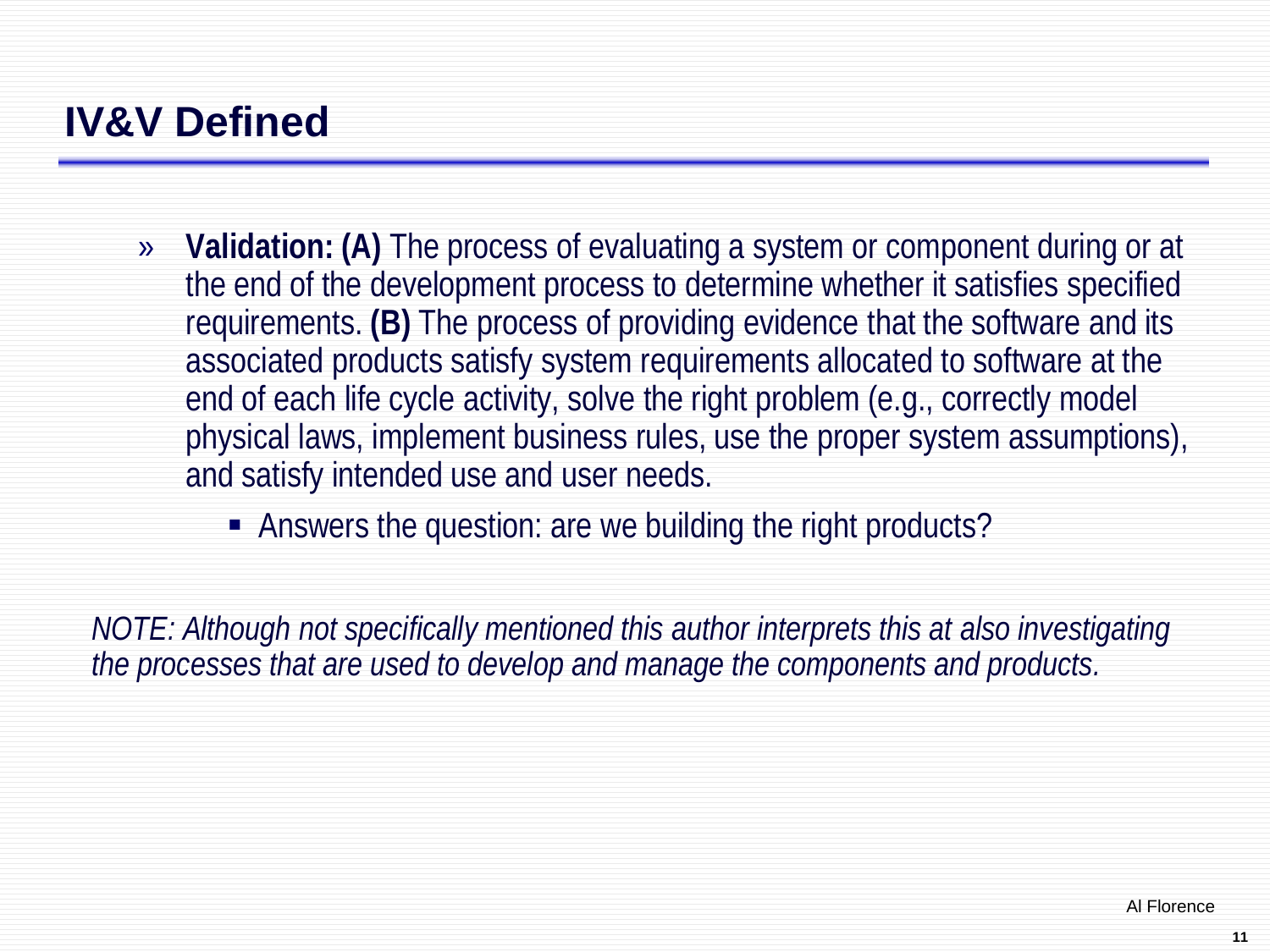#### » **Independent Verification and Validation**

- > Performed by an organization that is:
	- Technically
	- Managerially
	- Financially

Independent of the development organization

> Supports objectivity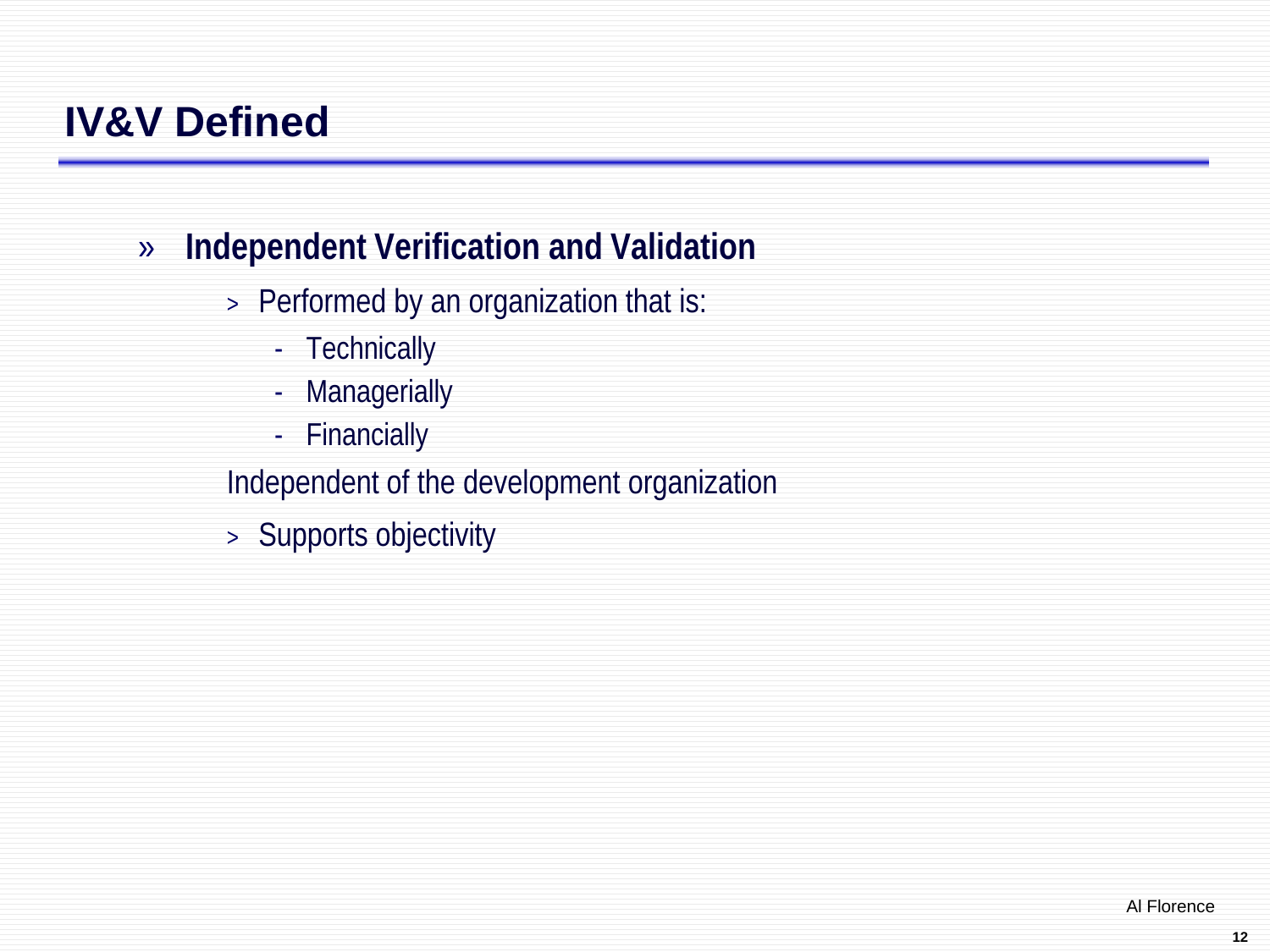**Extracted from CMMI® - for Development, Version1.3** 

- **Verification**
	- » The purpose of Verification (VER) is to ensure that selected work products meet their specified requirements. In other words, verification ensures that "you built it right."
- **Validation**
	- » The purpose of Validation (VAL) is to demonstrate that a product or product component fulfills its intended use when placed in its intended environment. In other words, validation ensures that "you built the right thing."

#### NOTES:

• The IEEE and the CMMI<sup>®</sup> definitions are somewhat different but accomplish the same results

Al Florence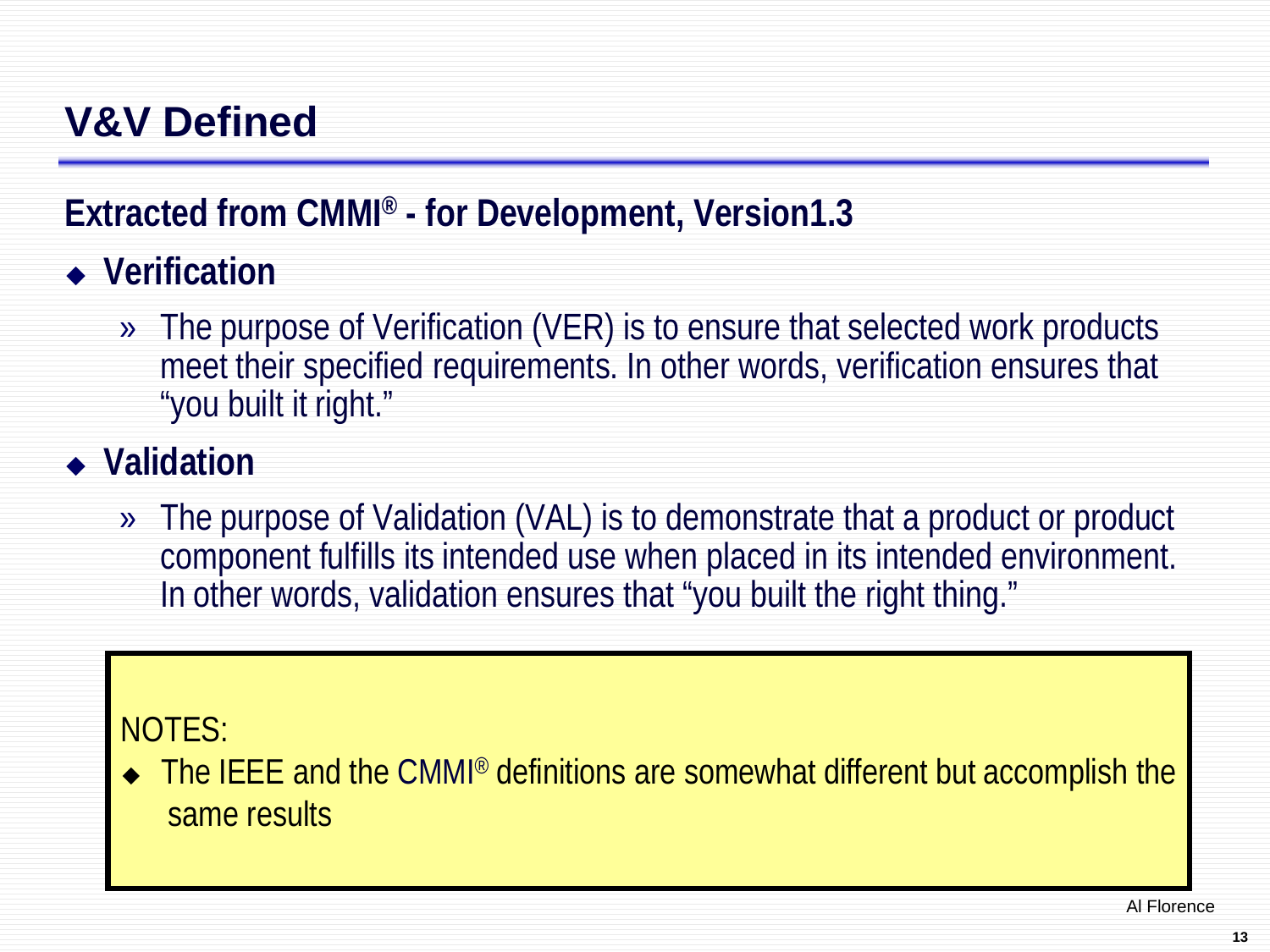# **Agenda**

- Challenge*s*
- ◆ Solutions
- ◆ IV&V Defined
	- » Verification
	- » Validation
	- » Independence
	- » IEEE IV&V CMMI® V&V
- *IV&V Relationships to other Disciplines (Test, Quality Assurance*)
	- ◆ Overview of Independent Verification & Validation (IV&V)
	- ◆ Tailoring IV&V
	- ◆ Examples of IV&V
	- Questions/Comments
	- ◆ References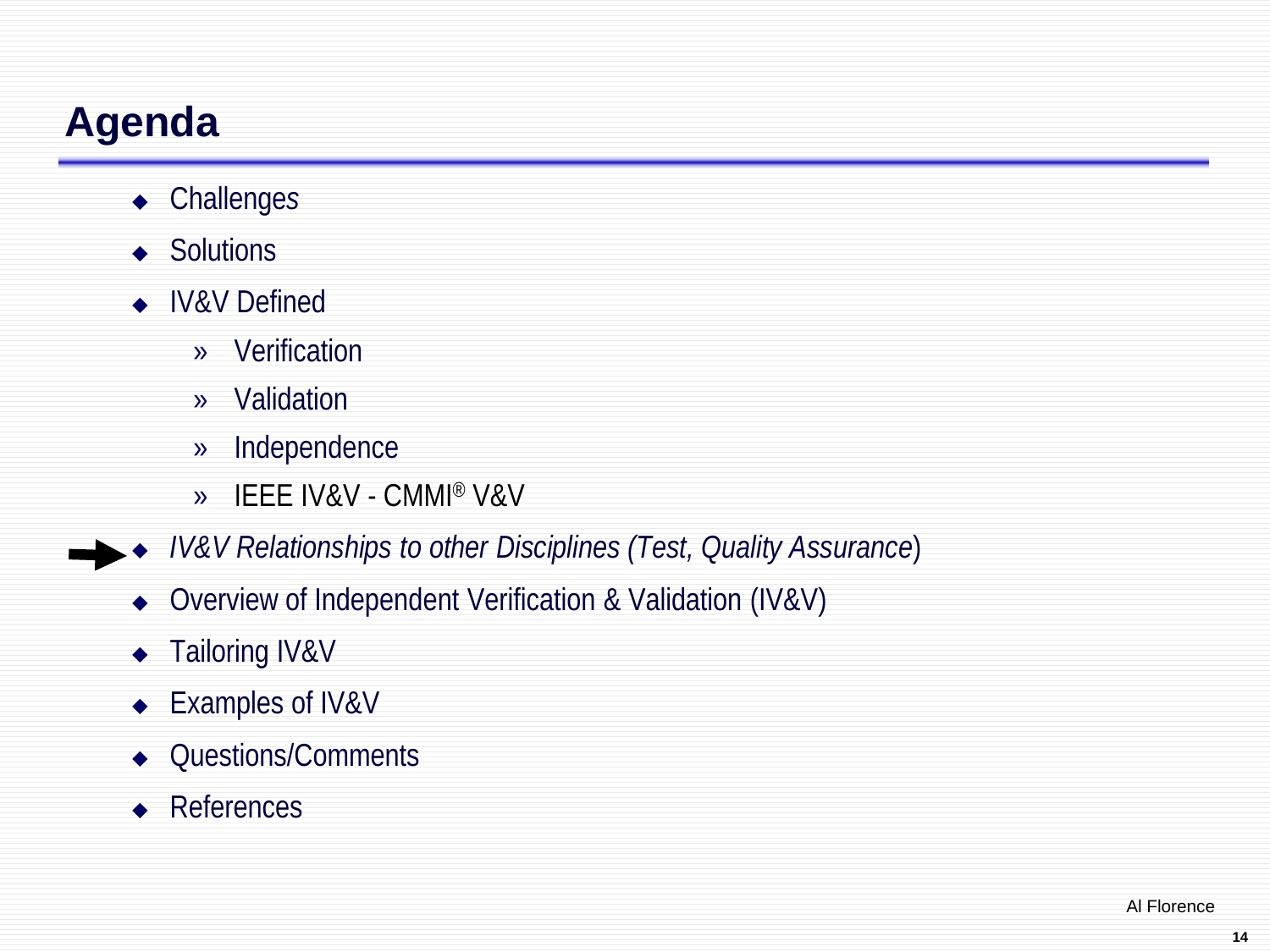# **IV&V Relationships to Other Disciplines**

- Although IV&V conducts some or similar activities as:
	- » The Test Organization, and
	- » The Quality Assurance Organization
- ◆ IV&V conducts them with a different filter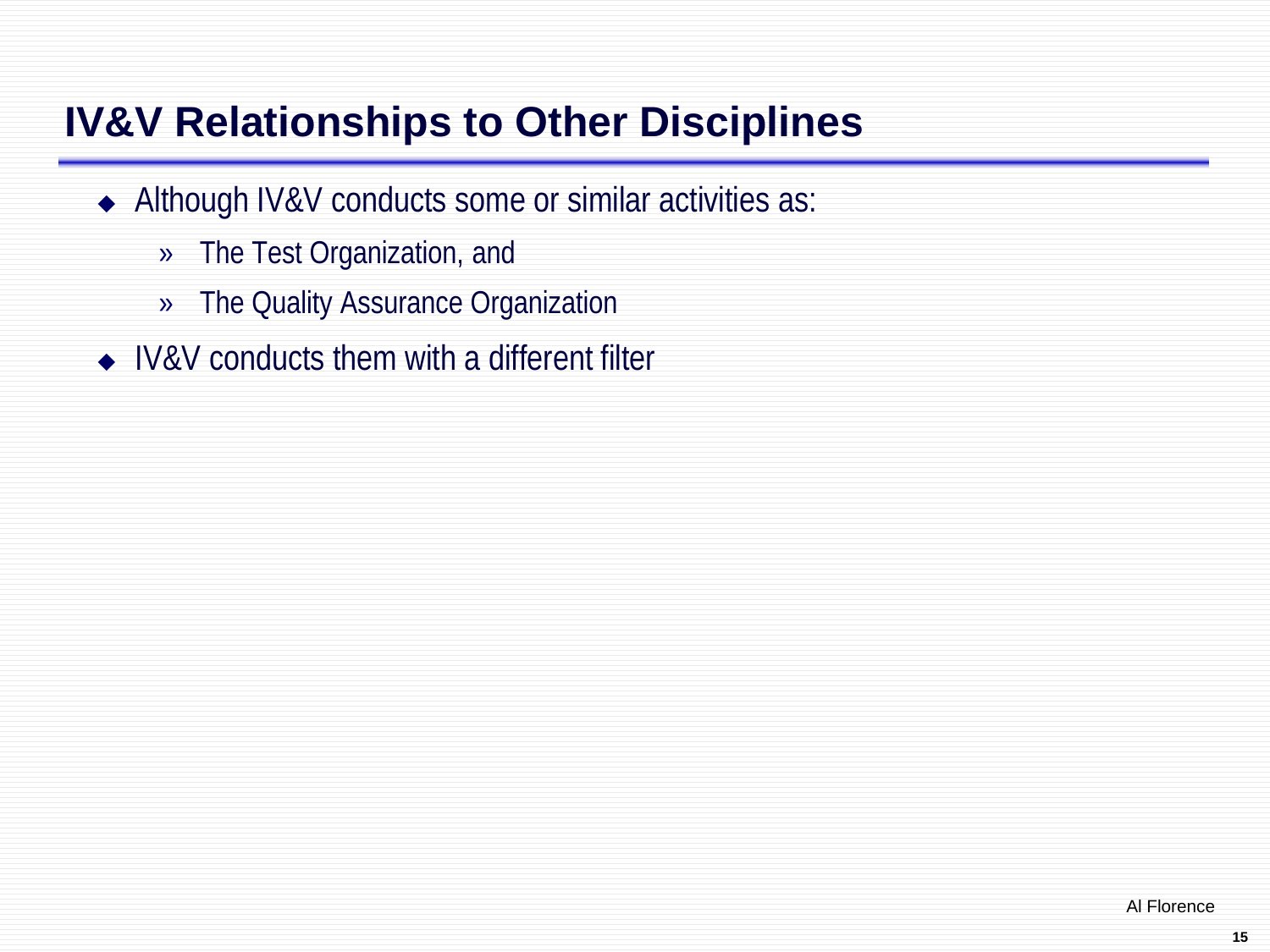#### **IV&V Relationships to Other Disciplines IV&V vs. Test**

- Several types of tests can occur for product acquisition and product development
	- » Component or Unit tests
	- » Commercial-off-the-shelf (COTS) tests
	- » Formal Tests
		- > Functional Tests
		- > Integration Tests
		- > System Acceptance Tests
		- > Operational Tests
		- > Certification Tests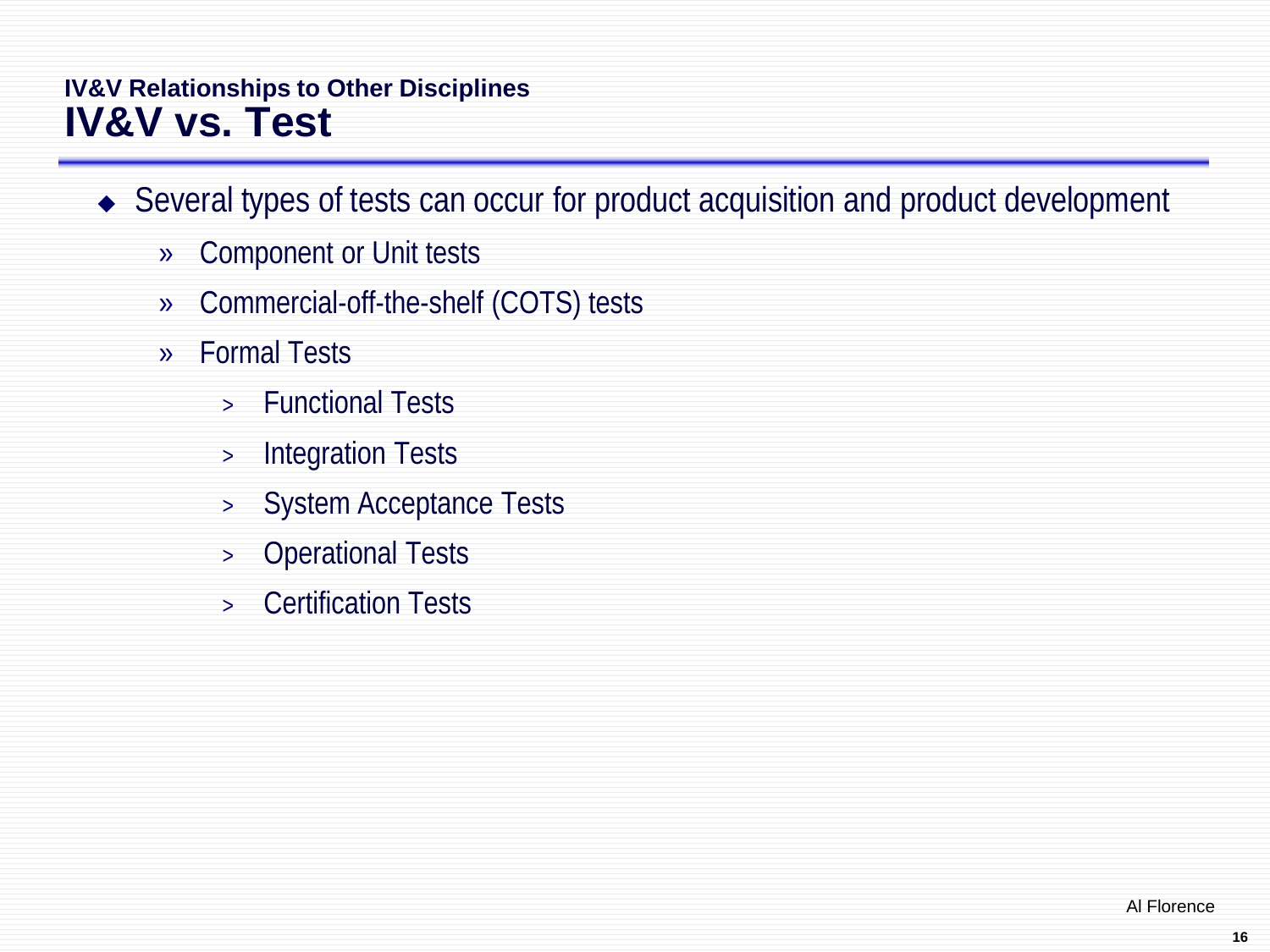#### **IV&V Relationships to Other Disciplines IV&V vs. Test**

- Implementers conduct their own tests at the unit and component level to ensure that the units and components meet their documented and approved design
	- » Indirectly ensures that allocated requirements have been met
	- » Requirements' allocation should be reflected in the design
- Development test team, separate from the implementation team, conduct tests at the formal level to ensure that requirements have been met and that interfaces are correct and that products are ready for production
	- » Also called Validation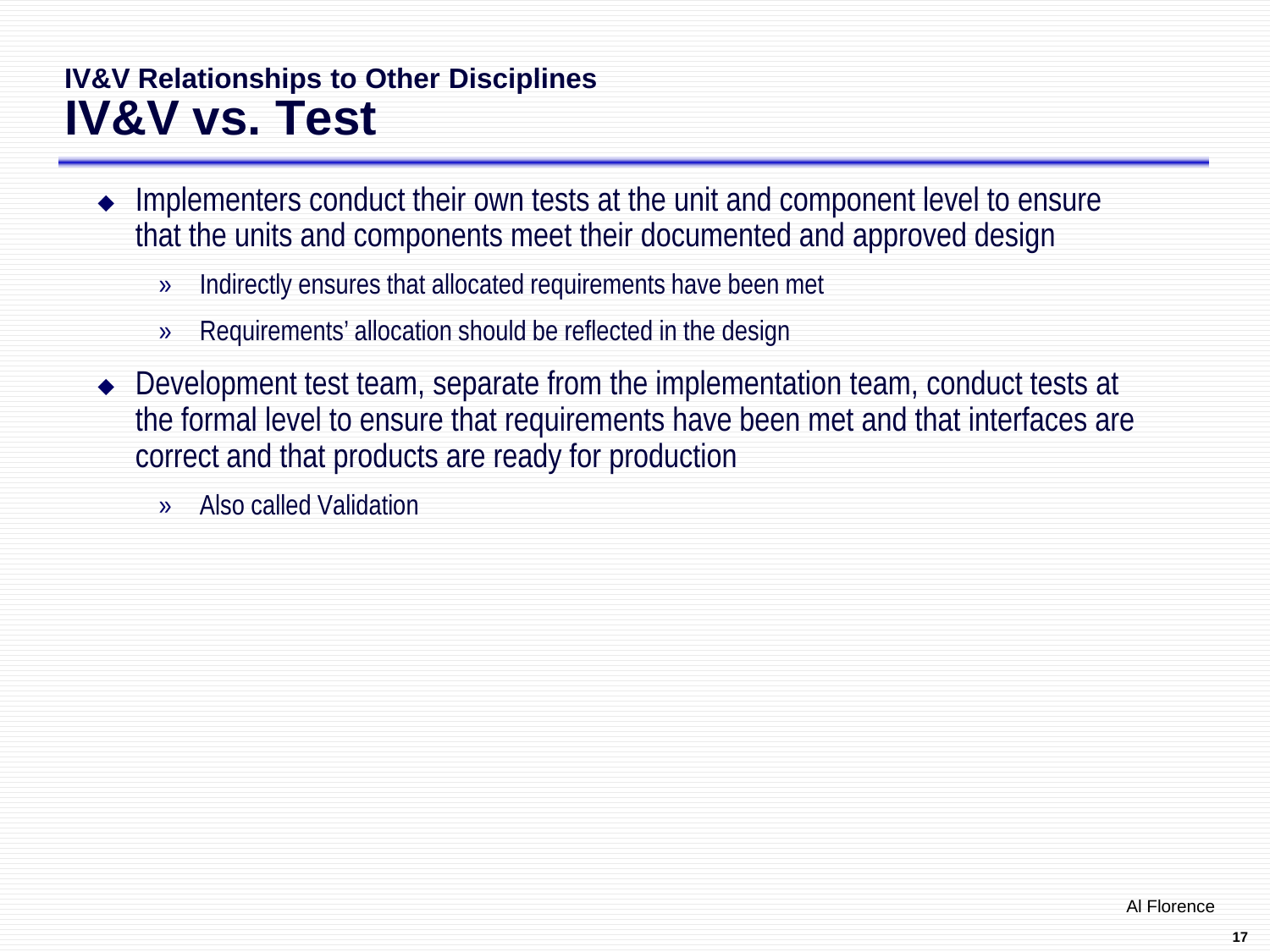#### **IV&V Relationships to Other Disciplines IV&V vs. Test**

- ◆ IV&V, independent of the development and test teams, objectively evaluate that:
	- » Units and Components meet their documented design
	- » Products meet requirements
	- » Interfaces are correct
	- » Products are ready for production
	- » Again, IV&V is performed with a different filter completely separate and independent of the organization developing the system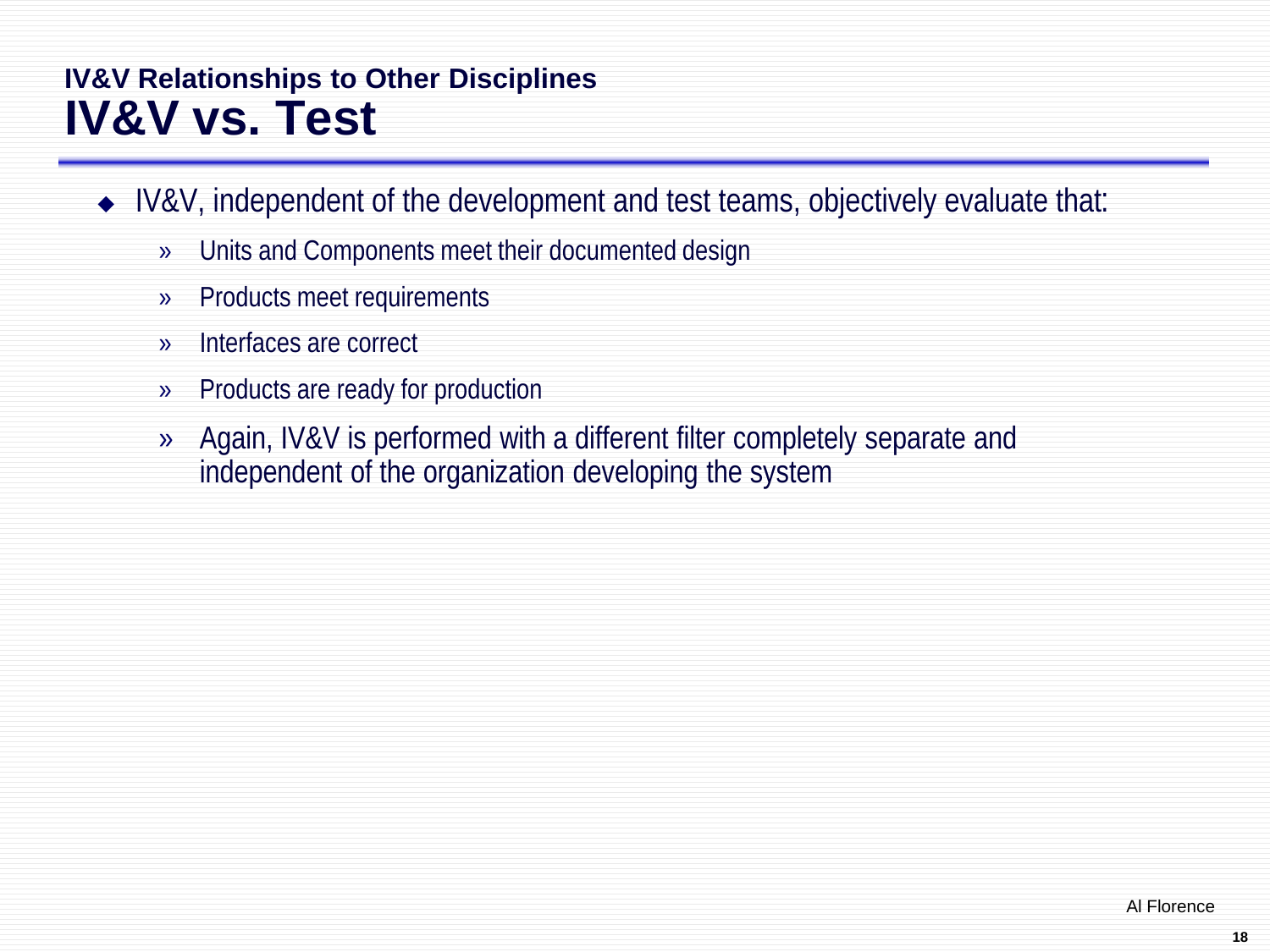#### **IV&V Relationships to Other Disciplines IV&V vs. Quality Assurance**

- ◆ Quality Assurance (QA) objectively assures:
	- » Technical and programmatic products are developed according to standards, plans, procedures that govern their formats and contents
		- > QA typically does not evaluate the technical adequacy of products
	- » Technical and programmatic processes are executed according to standards, plans, procedures and process descriptions
	- » QA provides objectivity by reporting to management above the project and/or program level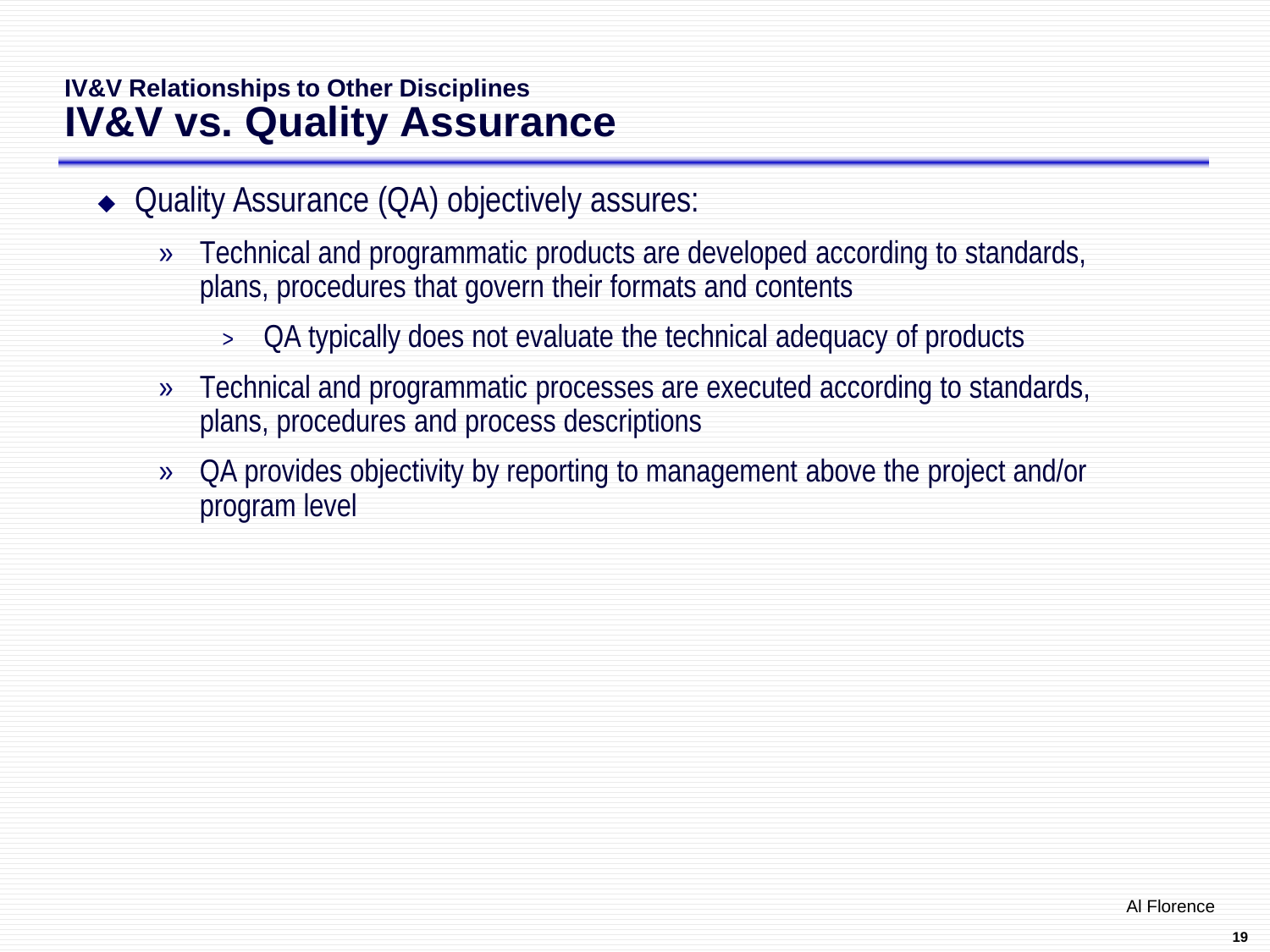#### **IV&V Relationships to Other Disciplines IV&V vs. Quality Assurance**

- IV&V objectively evaluates
	- » Technical and programmatic products are developed according to standards, plans, procedures and technical requirements that govern their formats, contents and functionality
		- > IV&V evaluate the technical adequacy of products
	- » Technical and programmatic processes are executed according to standards, plans, procedures and process descriptions
	- » IV&V provides objectivity by reporting independently to an organization that is separate from the development organization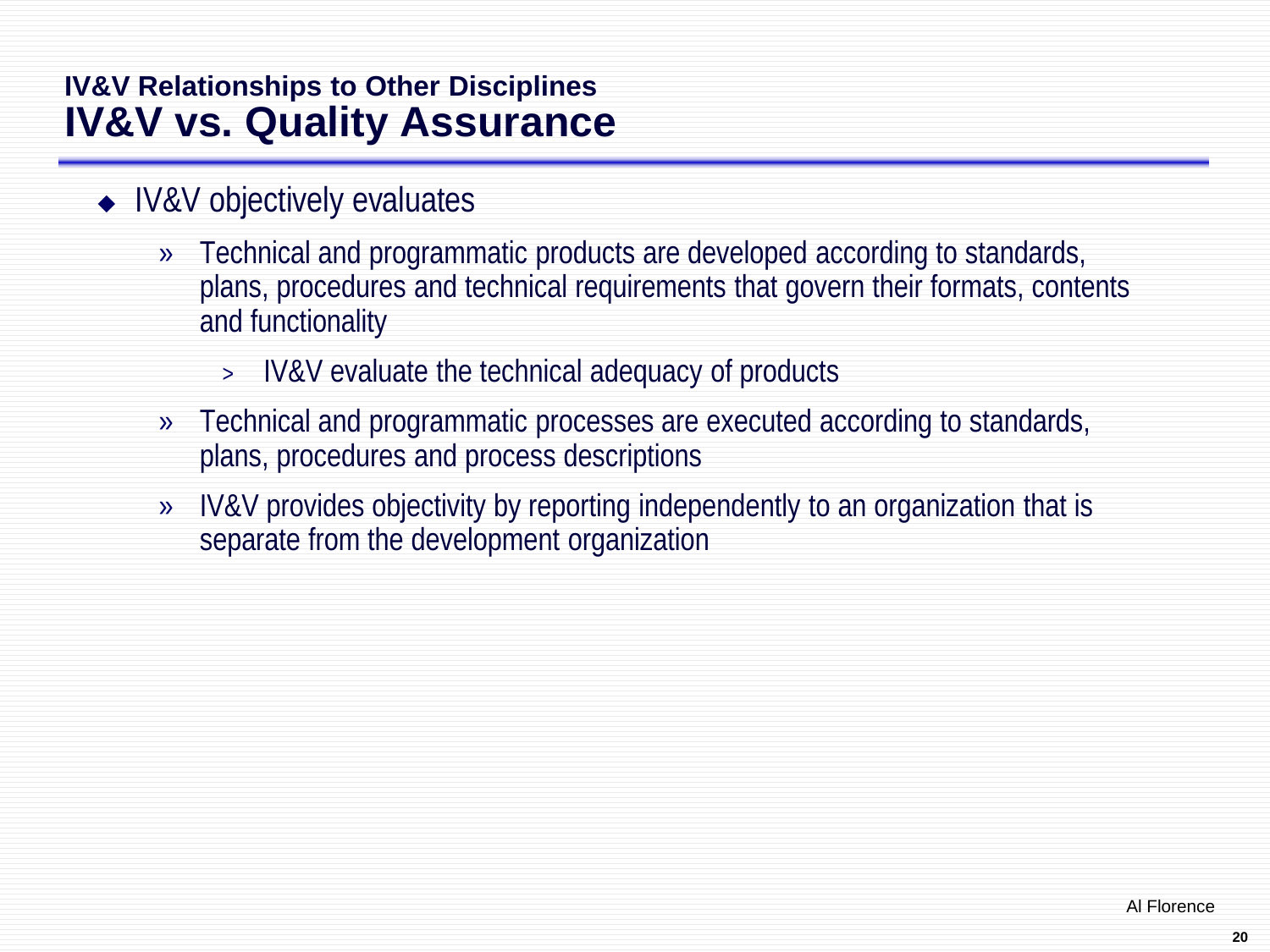# **Agenda**

- Challenge*s*
- ◆ Solutions
- ◆ IV&V Defined
	- » Verification
	- » Validation
	- » Independence
	- » IEEE IV&V CMMI® V&V
- IV&V Relationships to other Disciplines (Test, Quality Assurance)
- ▶ ◆ Overview of Independent Verification & Validation (IV&V)
	- ◆ Tailoring IV&V
	- Questions/Comments
	- **◆** References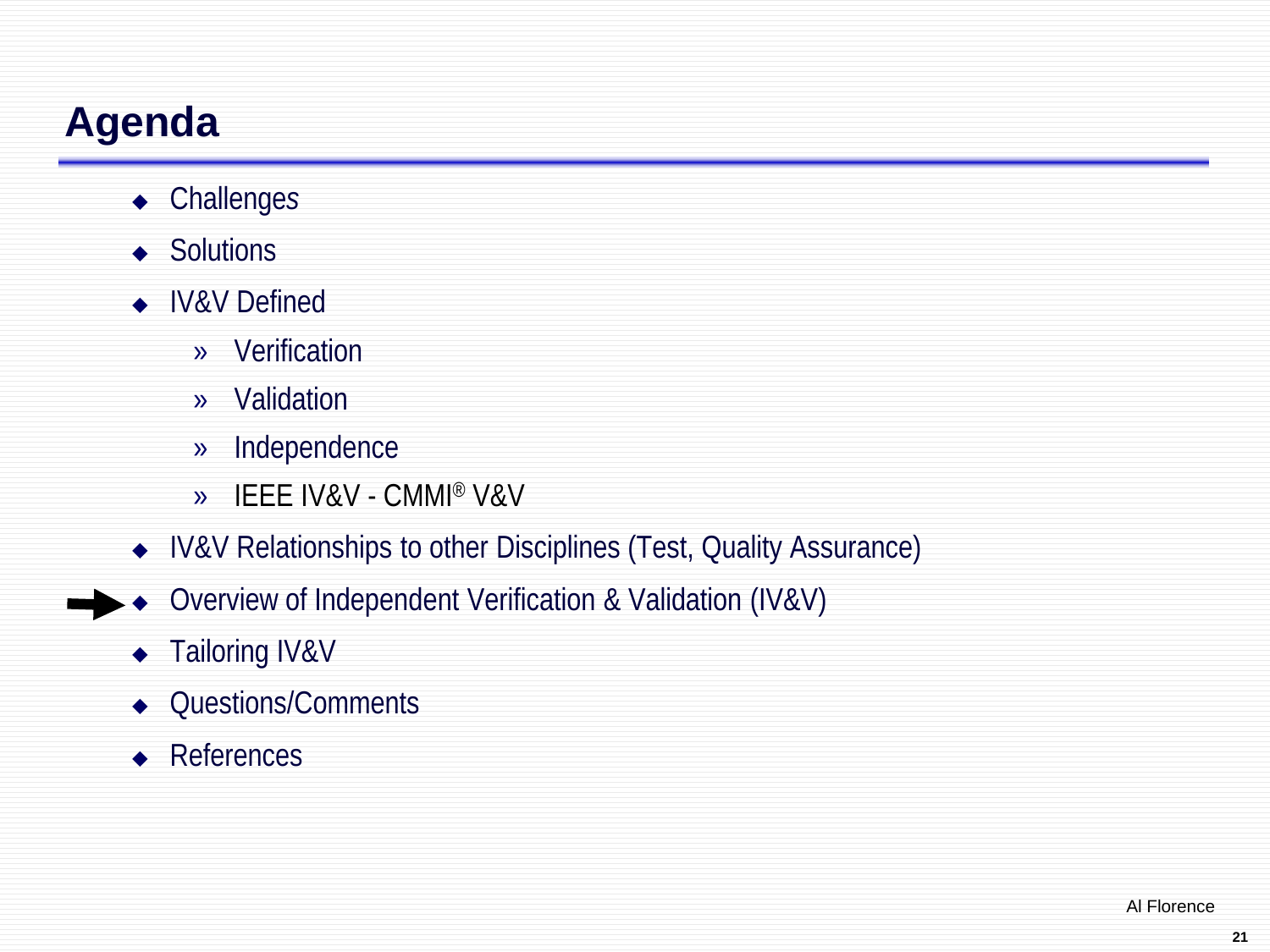#### **Independent Verification & Validation Planning Phase**

- During the planning phase IV&V activities are planned
	- » Identify key IV&V stakeholders
	- » Identify IV&V lifecycle activities
		- > Balance with other project activities
	- » Identify and acquire IV&V resources
	- » Identify and acquire IV&V budget
	- » Tailor IV&V to the scope of the project
		- > More on this later
	- » Identify and select IV&V staff
	- » Develop IV&V Plan
	- » Review and approve IV&V Plan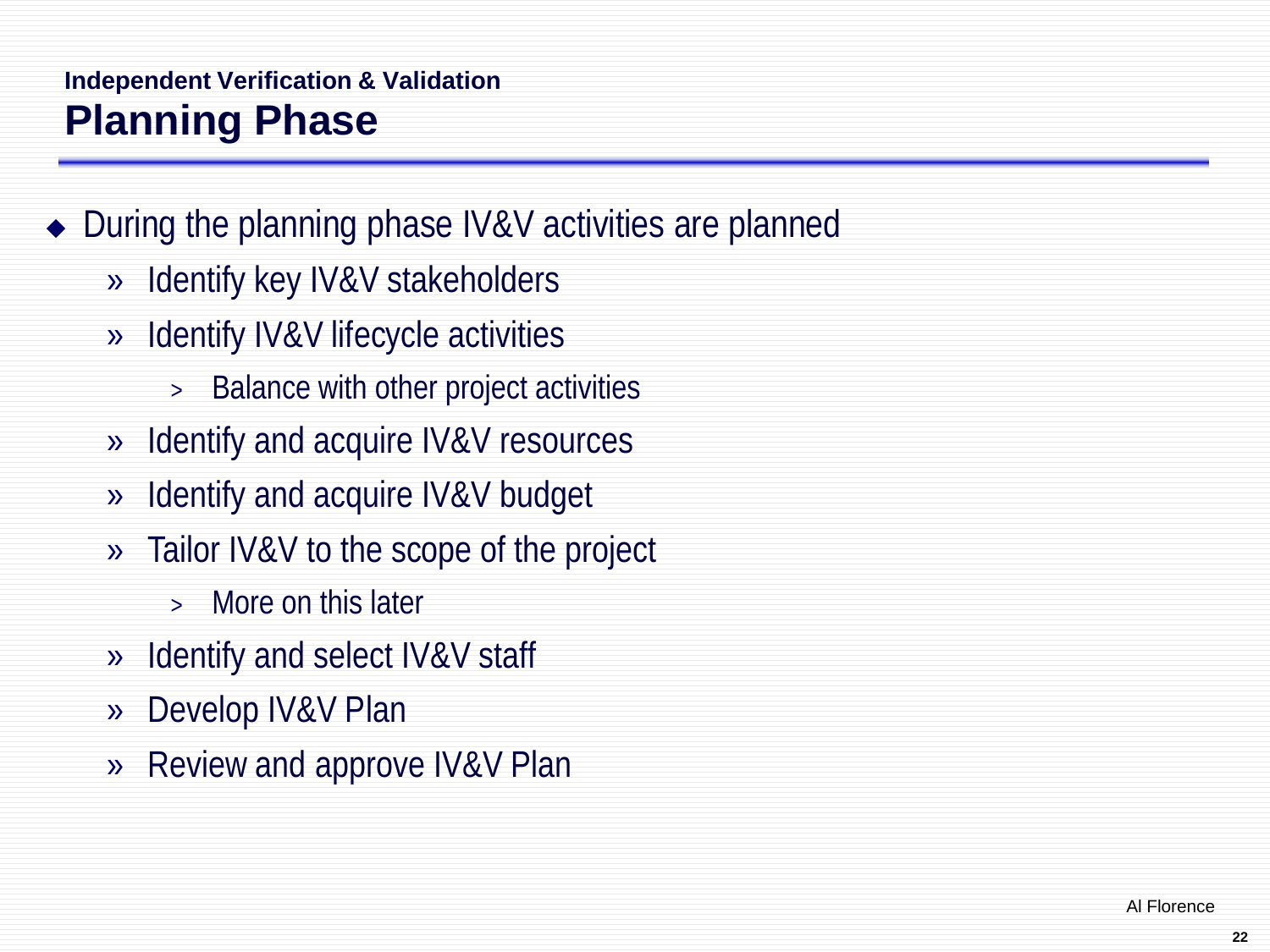#### **Independent Verification & Validation Independent Verification**

- Independent Verification is conducted throughout all life cycle phases: requirements, design, implementation, integration, test, and production
- Activities of verification may include:
	- » Reviews and audits
		- > Product reviews
		- > Peer reviews
		- > Process audits
	- » Analysis
	- » Prototypes
	- » Simulations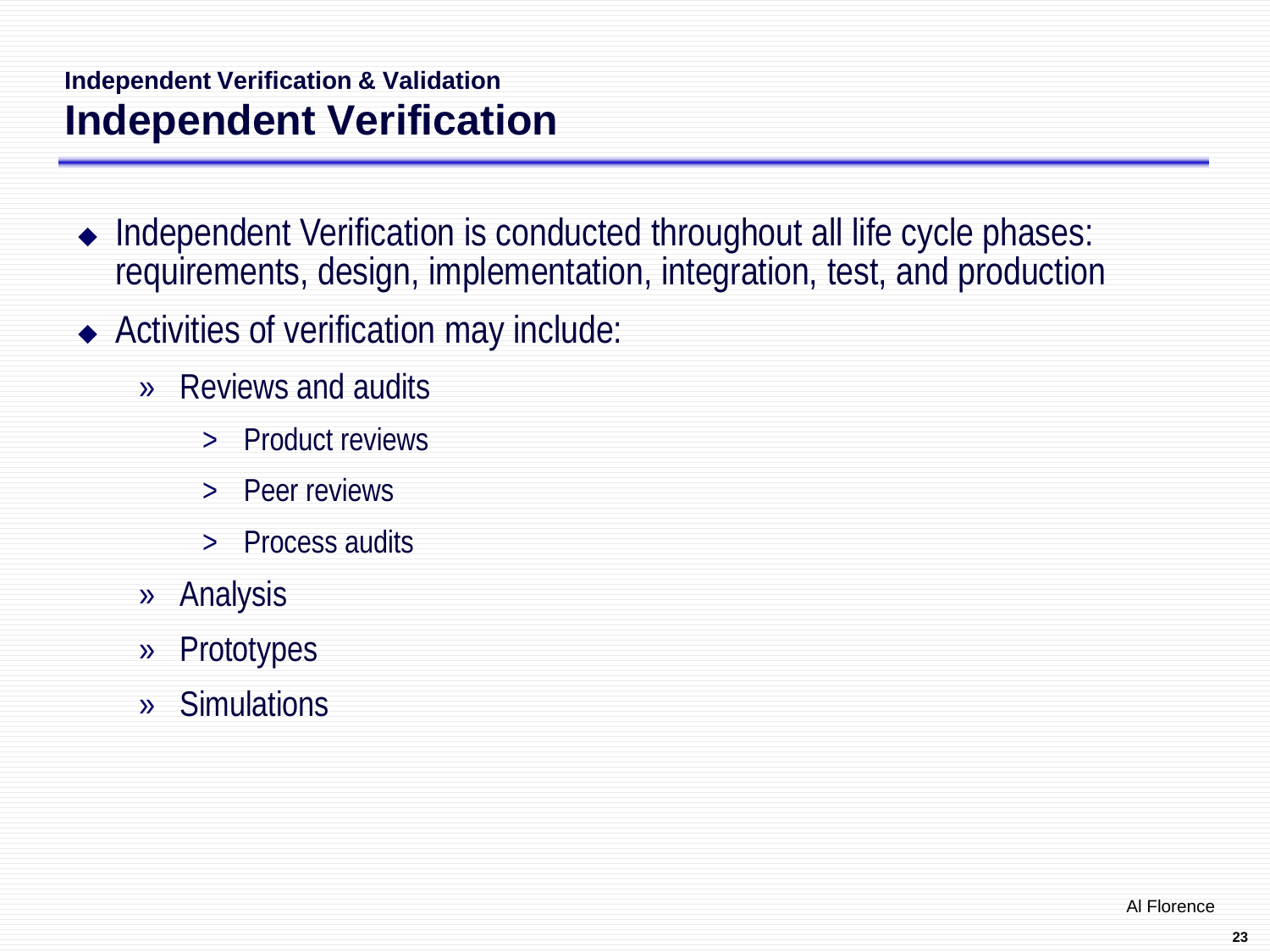#### **Independent Verification Planning Phase**

- During the planning phase some Independent Verification is conducted against Program Planning
	- » Development Schedules
	- » Project Management Plans
	- » Quality Assurance Plans
	- » Configuration Management Plans
	- » Risk Management Plans
	- » Software Development Plans
	- » System Engineering Plans
	- » Hardware Development/Acquisition Plans
	- » COTS Plans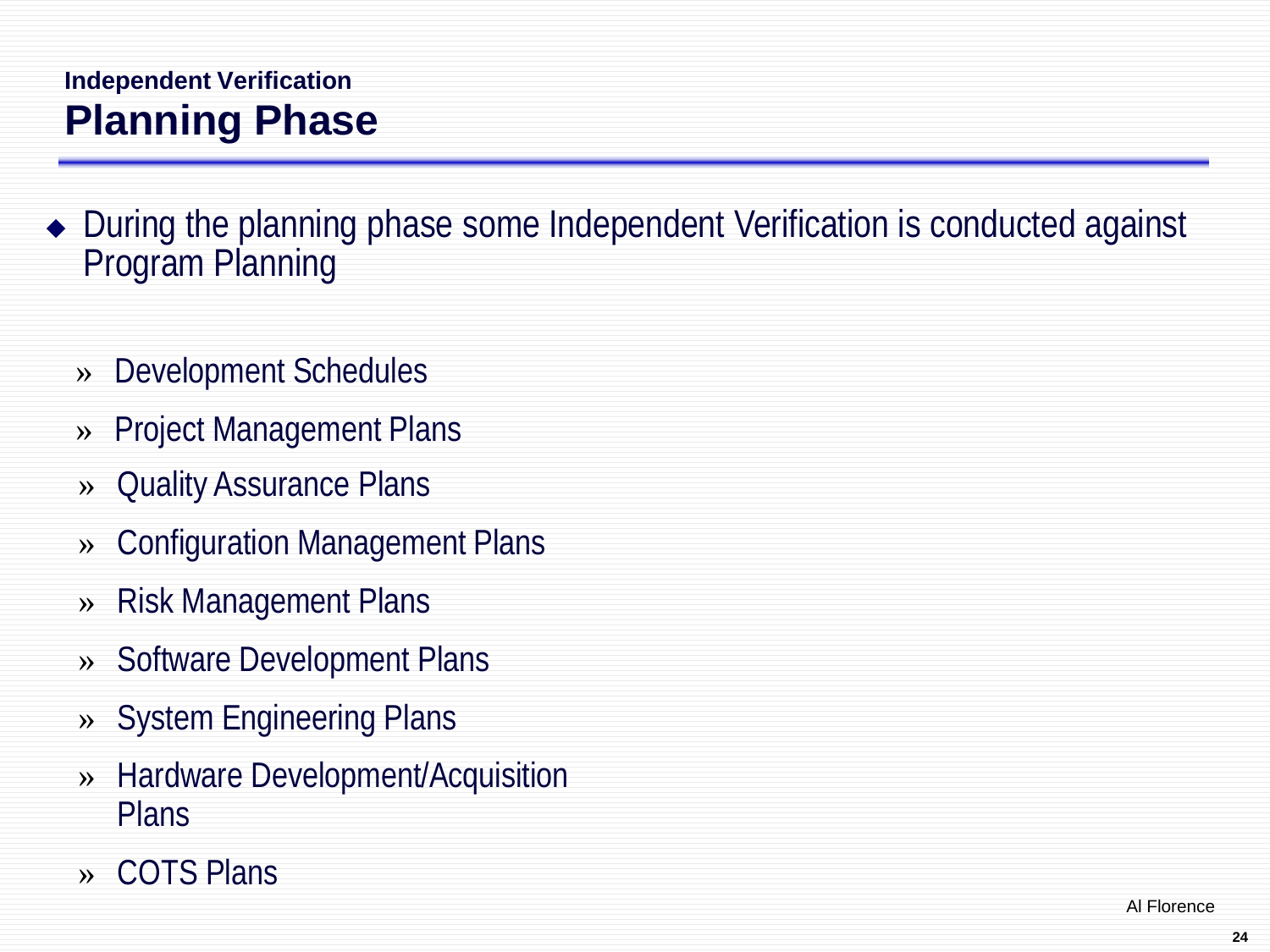#### **Independent Verification Requirements Phase**

- The process of evaluating a system or its components to determine whether the products of the requirements phase satisfy the conditions imposed at the start of that phase with a main focus on requirements.
- $\rightarrow$  Products and their related activities may include:
	- » Requirements Specifications
	- » Interface Specifications
	- » Test Plans
	- » Updated Plans and schedules fromthe Planning Phase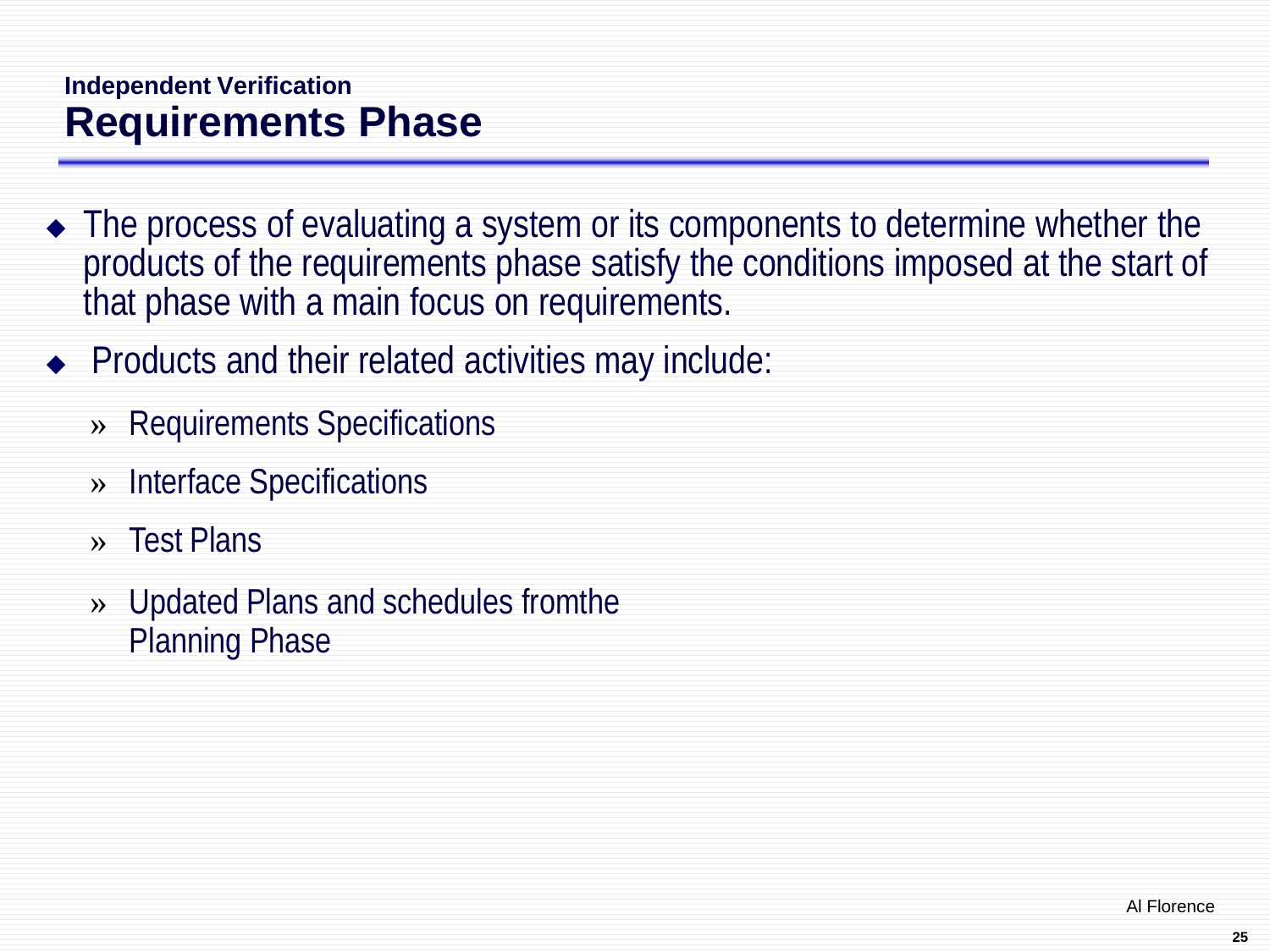#### **Independent Verification Design Phase**

- The process of evaluating a system or its components to determine whether the products of the design phase satisfy the conditions imposed at the start of that phase with the main focus on design.
- $\rightarrow$  Products and their related activities may include:
	- » Design Documents
	- » Interface Design
	- » Updated
		- > Requirements Specifications
		- > Interface Specifications
		- > Development Schedules
		- > Test Plans
		- > Plans from the Planning Phase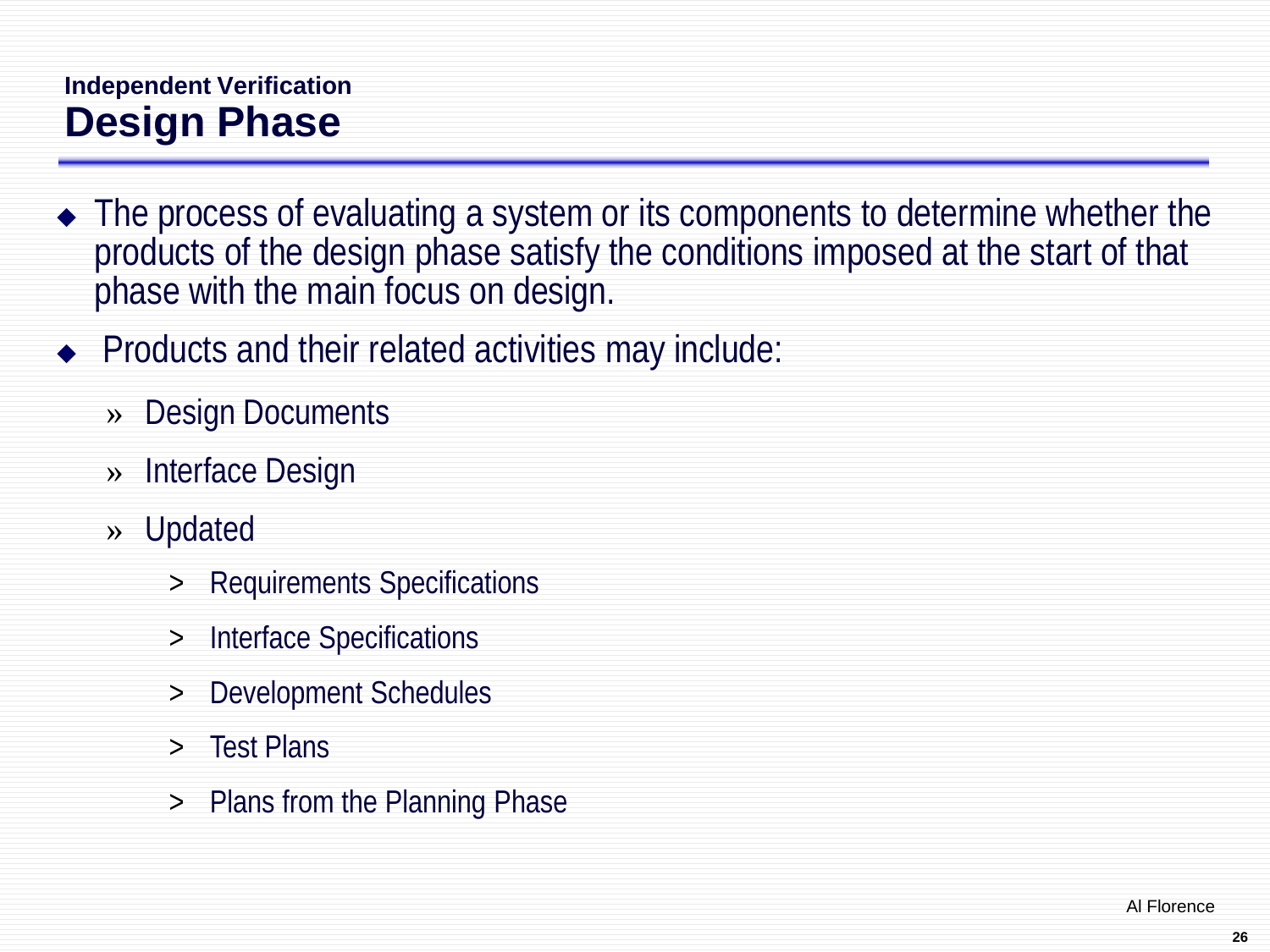#### **Independent Verification Implementation Phase**

- The process of evaluating a system or its components to determine whether the products of the implementation phase satisfy the conditions imposed at the start of that phase with the main focus on implementation.
- $\rightarrow$  Products and their related activities may include:
	- » Code / HW development / COTS procurement
	- » Unit Test Plans
	- » Unit Test Procedures
	- » Unit Test Reports
	- » Updated
		- Design Documents
		- > Interface Design
- > Requirements Specifications
- > Interface Specifications
- Development Schedules
- > Test Plans
- > Plans from the Planning Phase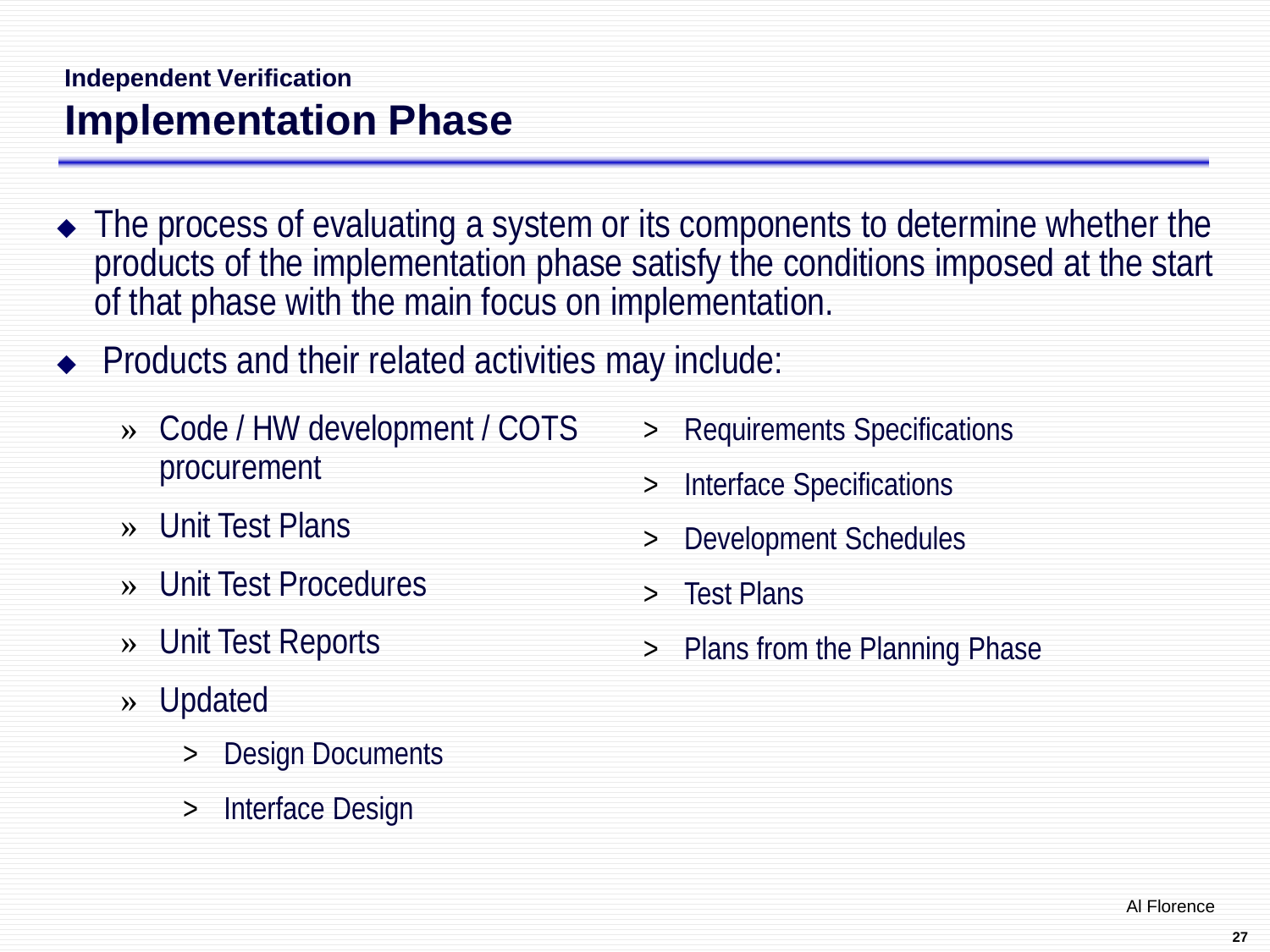#### **Independent Verification Integration Phase**

- The process of evaluating a system or its components to determine whether the products of the implementation phase satisfy the conditions imposed at the start of that phase with the main focus on integration.
- $\rightarrow$  Products and their related activities may include:
	- » Integration Plans
	- » Integration Procedures
	- » Integration Witness
	- » Integration Reports
	- » Updated
		- > Hardware Components
		- > Code
		- > Unit Test Plans
		- > Unit Test Procedures
		- > Unit Test Reports
		- Design Documents
- > Interface Design
- > Interface Design
- > Requirements Specifications
- > Interface Specifications
- > Development Schedules
- > Test Plans
- > Plans from the Planning Phase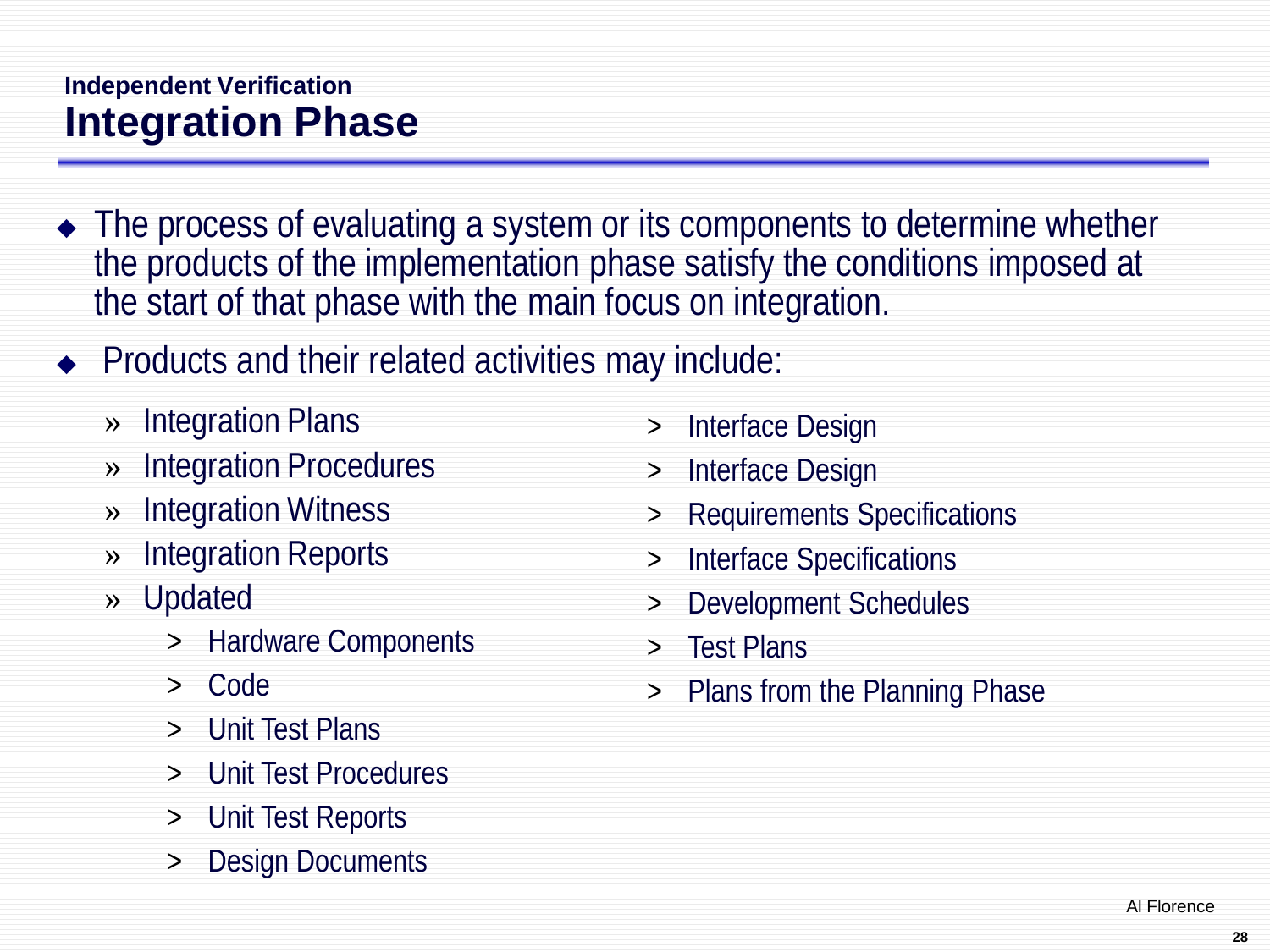#### **Independent Verification Formal Test Phases**

- The process of evaluating a system or its components to determine whether the products of the test phases satisfy the conditions imposed at the start of those phases with the main focus on test.
- ◆ Formal test phases may include:
	- » Functional Tests
	- » System Integration Test
	- » Acceptance Test
	- » Operational Tests
	- » Certification Tests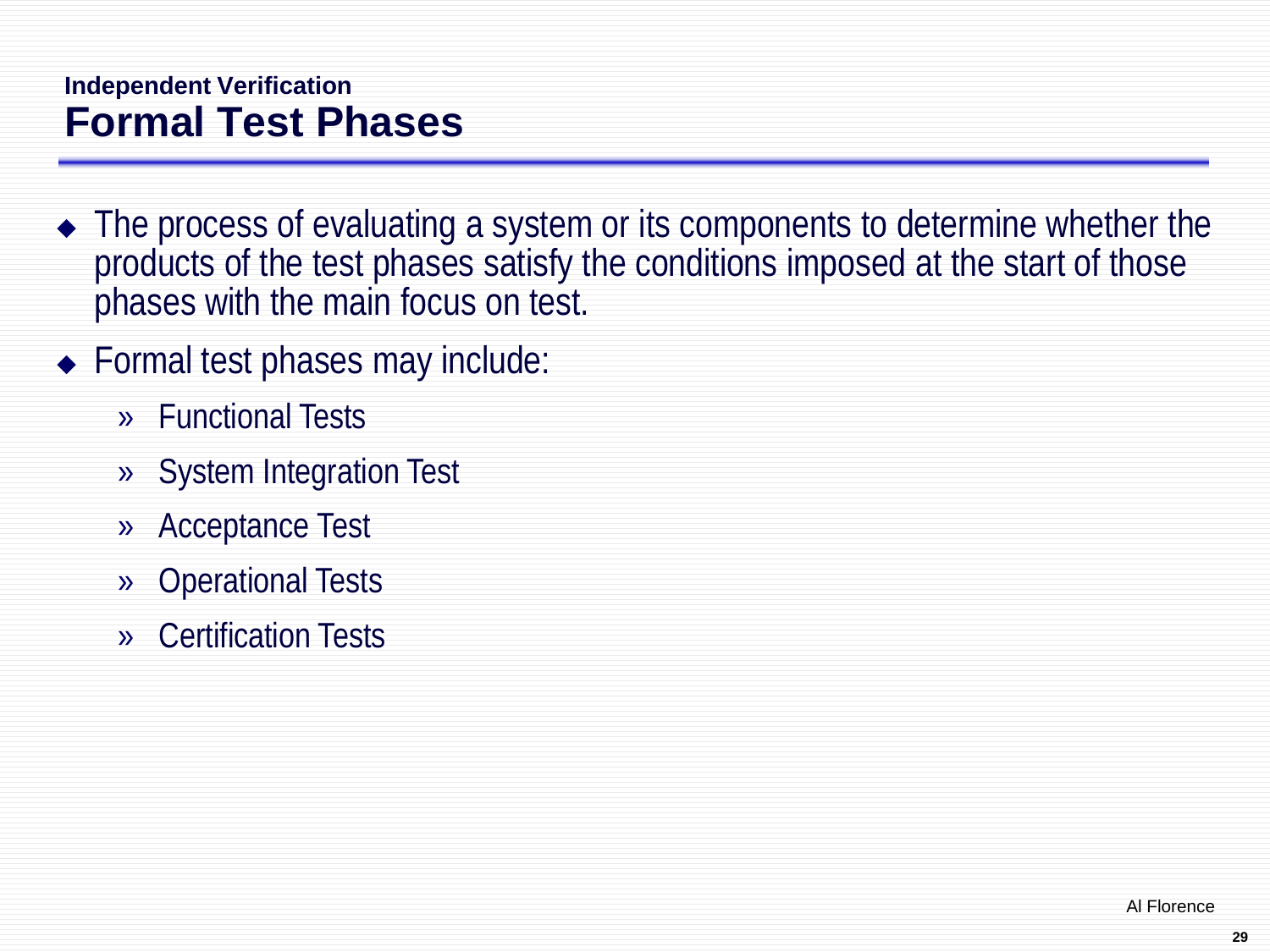#### **Independent Verification Formal Test Phase**

- $\bullet$  Products and their related activities may include: :
	- » Test Plans
	- » Test Descriptions
	- » Test Procedures
	- » Test Witness
	- » Test Reports
	- » Updated
		- > Integration Plans
		- > Integration Procedures
		- > Integration Reports
		- > Hardware Components
		- > Code
		- > Unit Test Plans
		- > Unit Test Procedures
		- > Unit Test Reports
- > Design Documents
- > Interface Design
- > Requirements Specifications
- > Interface Specifications
- > Development Schedules
- > Test Plans
- > Plans from the Planning Phase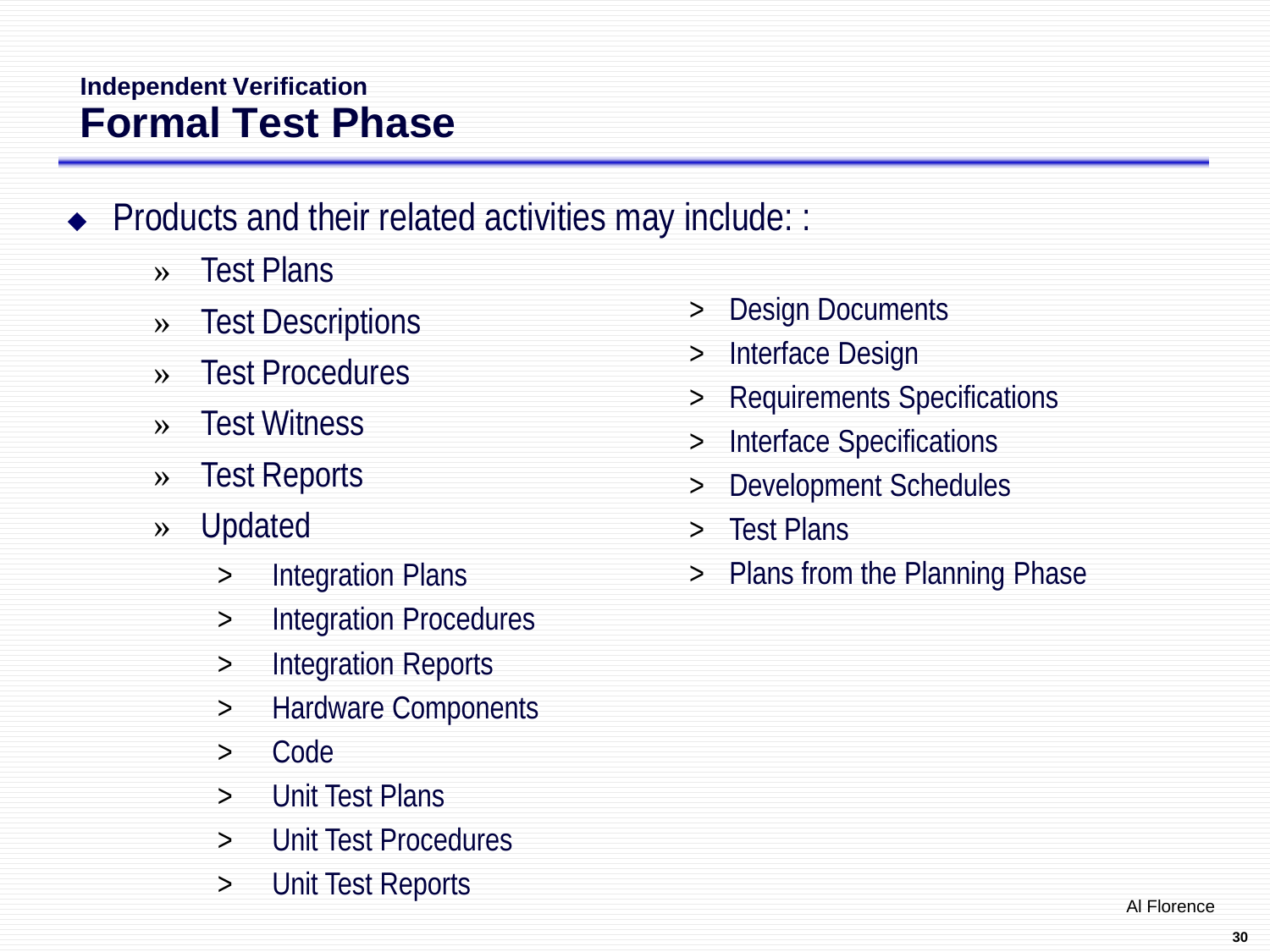#### **Independent Verification & Validation Independent Validation**

- The process of evaluating a system or its components during, or at the end of the development process, to determine whether they satisfy their specified requirements.
- Planning for Independent Validation activities starts at the requirements phase and continues throughout other phases.
	- » This includes validating that requirements are feasible, traceable and testable
- $\rightarrow$  Products and their related activities may include:
	- » Requirements' Specifications » Code
	- » Validation Plans
	- » Validation Descriptions
- » Validation Reports

» Validation Conduct

» Validation Procedures

Independent Validation may or may not include the actual execution of tests, more on this later *(Tailoring IV&V)*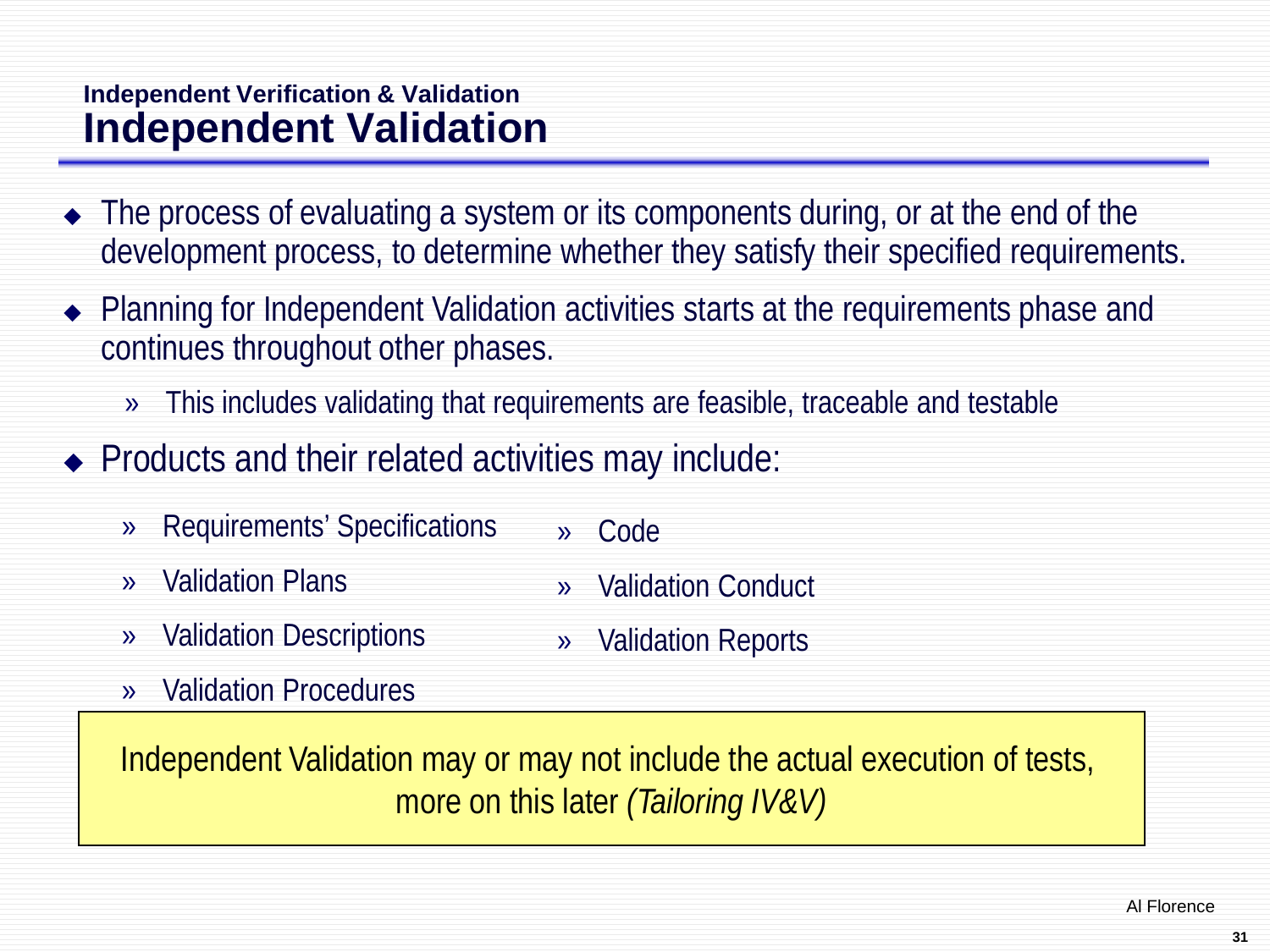#### **Independent Verification & Validation Operational Phase**

- The same activities that are executed, from a lifecycle phase perspective, may need to be conducted during operation
	- » Correcting defects
	- » Correcting requirements
	- » Implementing changes
		- > Enhancements
		- > New functionality
		- > Modernization
		- > Legacy upgrades
		- > Integration into system-of-systems
		- $>$  Etc.

• These may require repeating some or all development lifecycle phases or activities

» May require the execution of IV&V as appropriate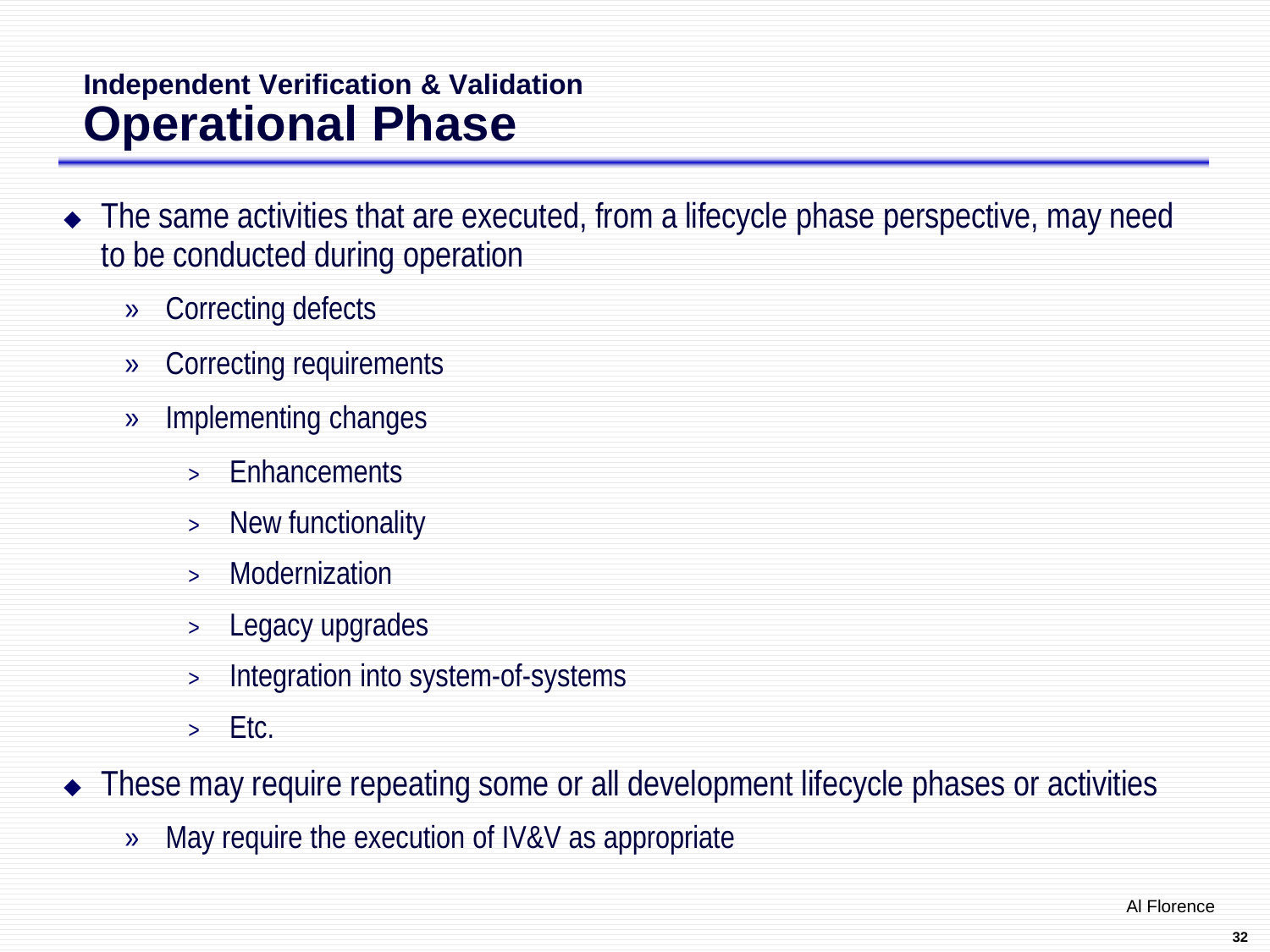# **Agenda**

- ◆ Attendee Participation
- Challenge*s*
- ◆ Solutions
- ◆ IV&V Defined
	- » Verification
	- » Validation
	- » Independence
	- » IEEE IV&V CMMI® V&V
- IV&V Relationships to other Disciplines (Test, Quality Assurance)
- ◆ Overview of Independent Verification & Validation (IV&V)
- *Tailoring IV&V*
	- Questions/Comments
	- ◆ References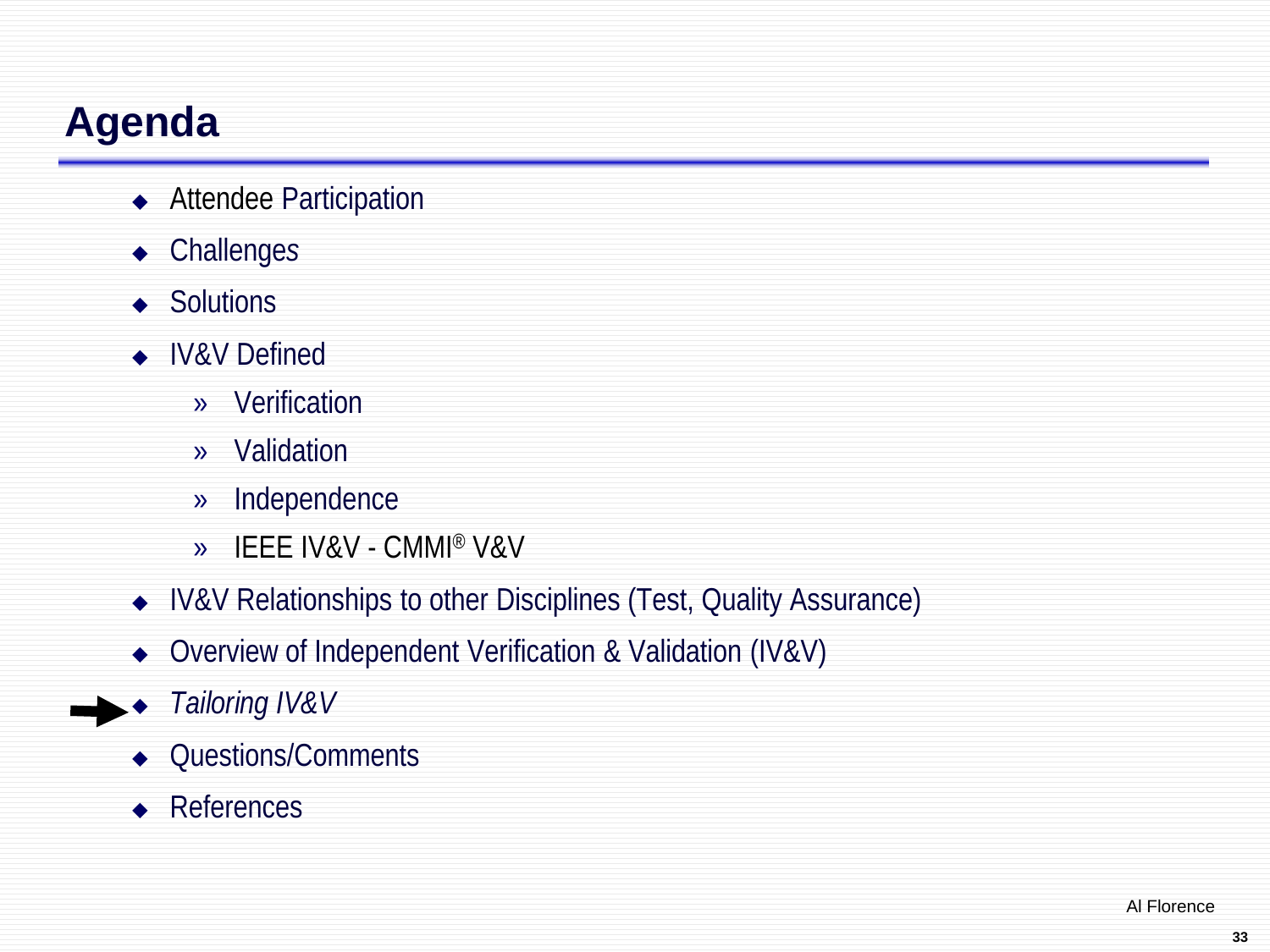# **Tailoring IV&V**

#### • The scope of the IV&V effort is dependent on several factors such as:

- » Cost
- » Size
- » Schedule
- » Technical Complexity
- » Criticality
- » Security
- » Safety
- » Risk
- » Team complexity
	- » Organizational complexity
	- » Requirements maturity
	- » Level of integration
- IV&V can be very costly, in some cases costs can be as much as those of the development effort for complex and critical systems.
- ◆ IV&V factors need to be analyzed resulting in a cost effective IV&V effort that is appropriately tailored to the scope of the application.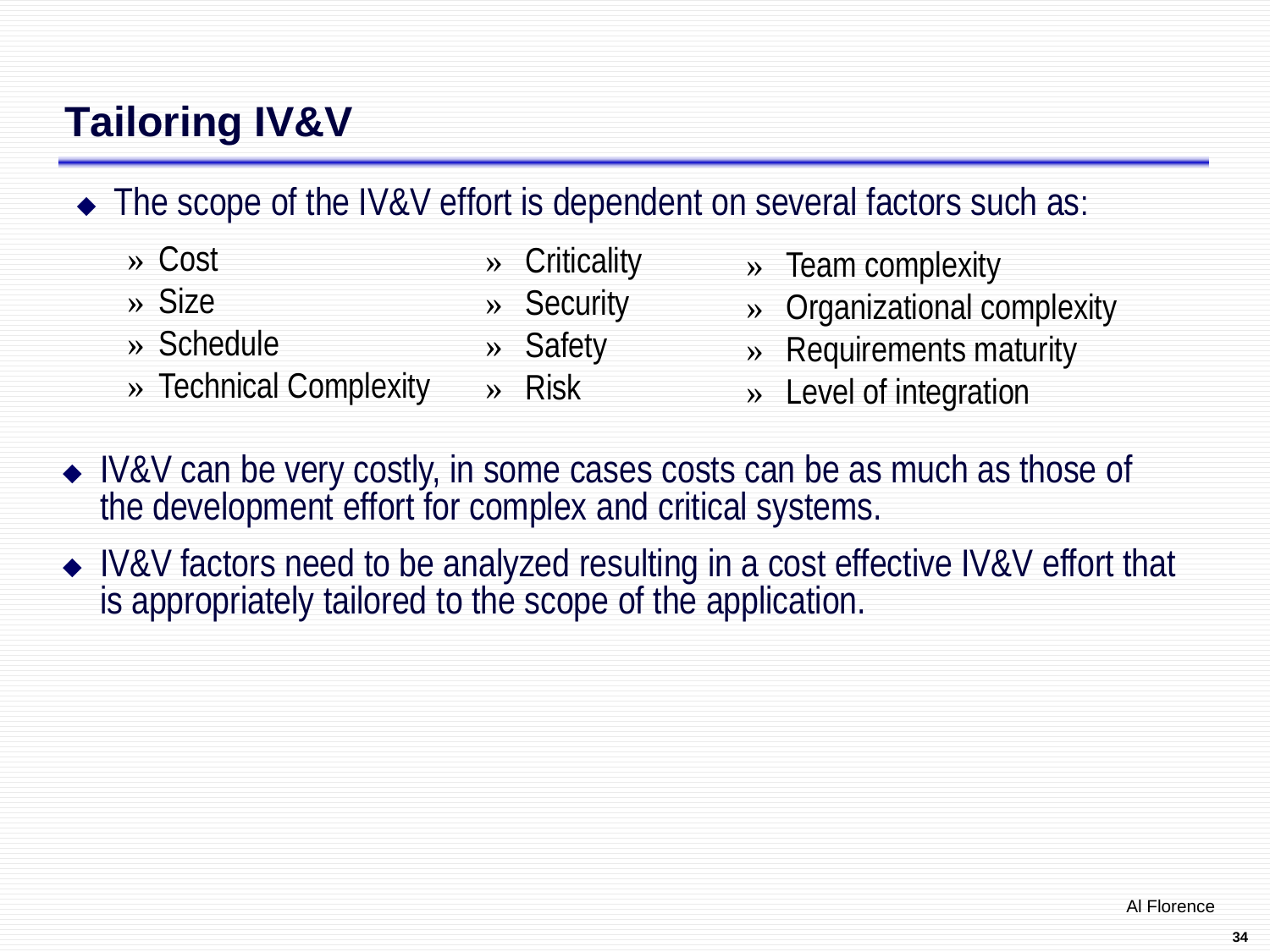# **Tailoring IV&V**

- ◆ By conducting an analysis of the scope of the application in relation to: cost, size, schedule, complexity, criticality, security, safety, risk, team complexity, organizational complexity, requirements maturity, and level of integration an IV&V effort can be appropriately tailored to the scope of the application.
	- » Full scale IV&V would include all the activities described.
	- » Tailoring may include the conduct of all or some of the activities excluding the Independent Validation.
	- » It could involve only Independent Validation.
	- » Any variation of the 2 above.
	- » IV&V may be tailored by only including items that are:
		- > Time critical and/or
		- > Safety critical and/or
		- > Security critical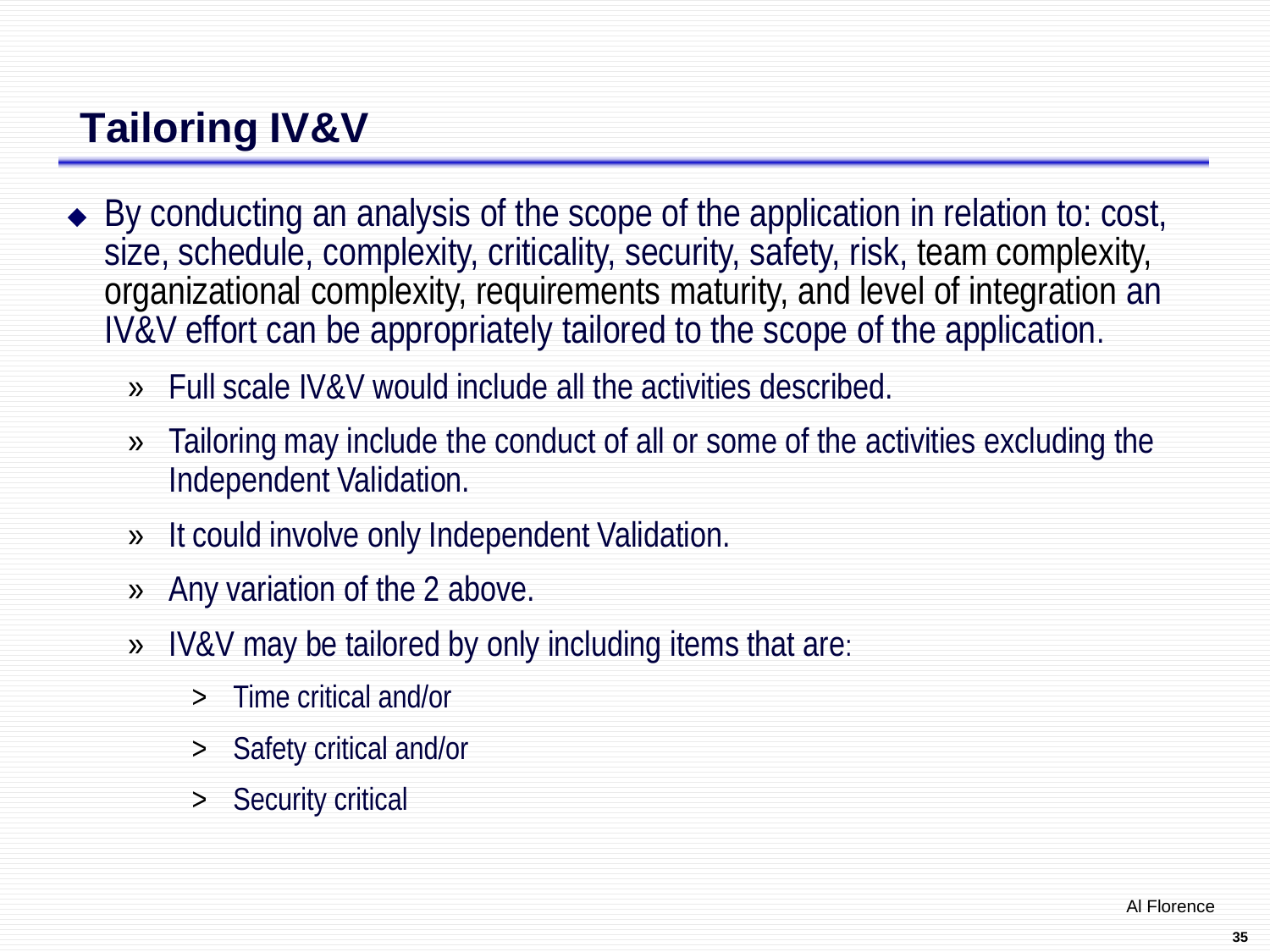# **Tailoring IV&V**

- » Validation could include full scale independent testing
- » Validation could include oversight of contractor testing
	- > No independent testing
- » Verification could include items that are:
	- > Identified as high risk
	- > Selected by Management
	- > Randomly selected
	- > A percent of all items such as 10%, 20%, 30%, etc.
	- > Only deliverables
- » IV&V could include only technical requirements
- » IV&V could be independent oversight of some or all contractor's V&V activities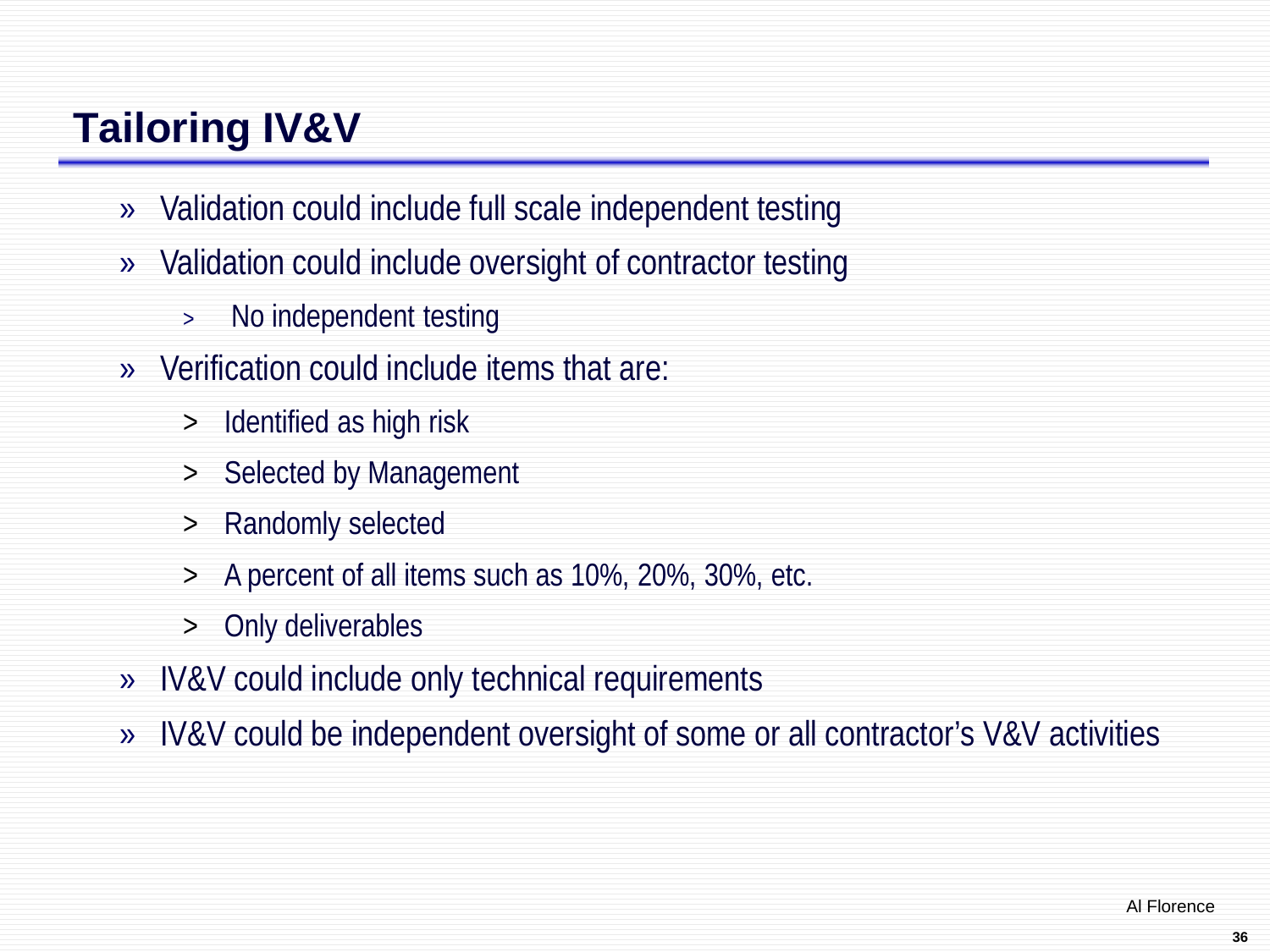# **Risk Based IV&V**

#### **Integrity Levels**

#### **Description**

- ♦ Software elements must execute correctly or grave consequences (loss of life, loss of system, economic or social loss) will occur.
	- » No mitigation is possible High level of IV&V
- ♦ Software element must execute correctly or the intended use (mission) of the system/software will not be realized, causing serious consequences (permanent injury, major system degradation, economic or social impact)

» Partial to complete mitigation is possible – Medium level of IV&V

- ♦ Software element must execute correctly or an intended function will not be realized, causing minor consequences.  $\mathfrak{D}$ 
	- » Complete mitigation possible Moderate level of IV&V
- ♦ Software element must execute correctly or intended function will not be realized, causing negligible consequences.  $1$ 
	- » Mitigation not required IV&V not needed

 **Levels**

4

3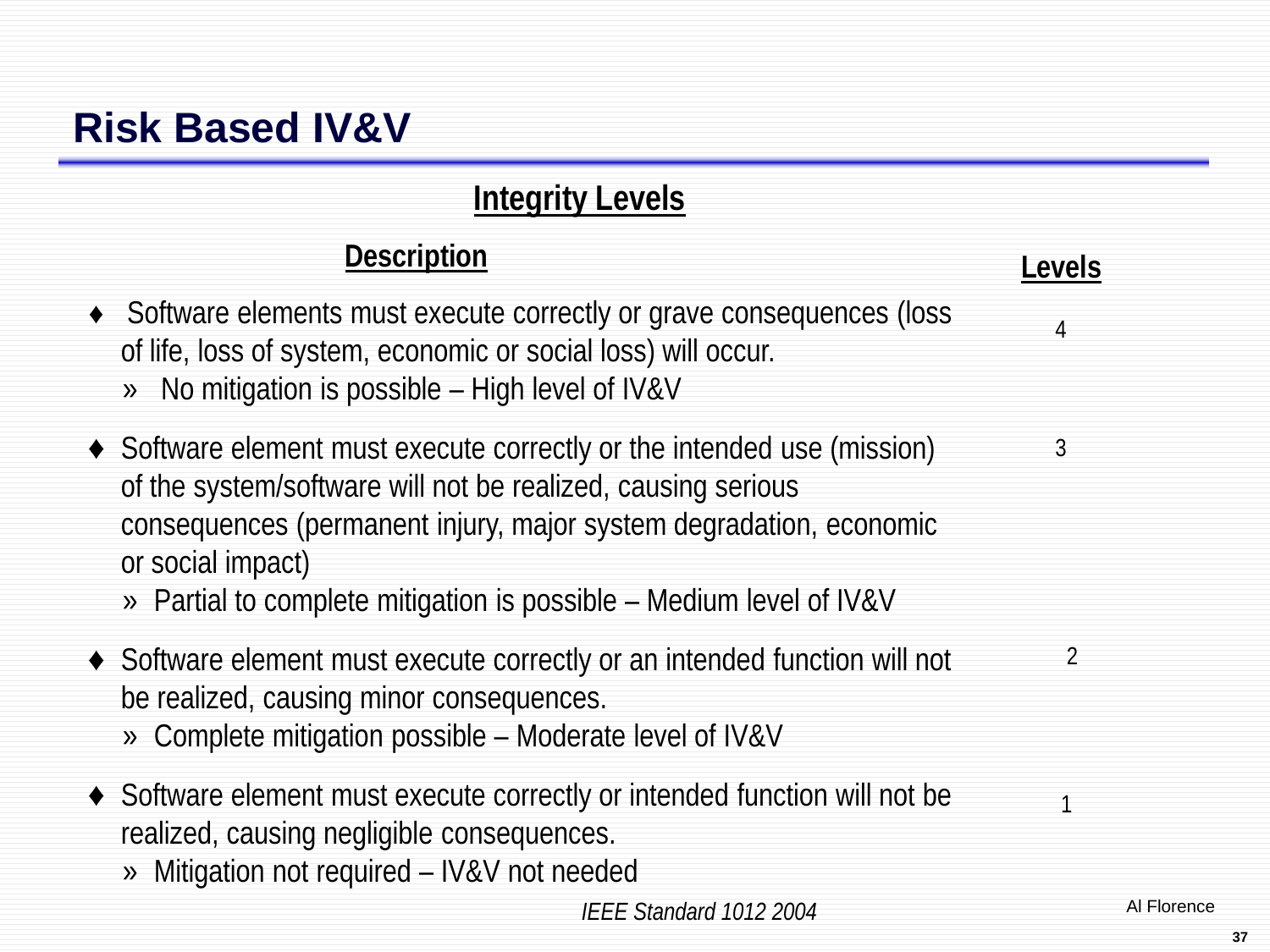# **Agenda**

- Challenge*s*
- ◆ Solutions
- IV&V Defined
	- » Verification
	- » Validation
	- » Independence
	- » IEEE IV&V CMMI® V&V
- IV&V Relationships to other Disciplines (Test, Quality Assurance)
- Overview of Independent Verification & Validation (IV&V)
- ◆ Tailoring IV&V
- *Questions/Comments*
- *References*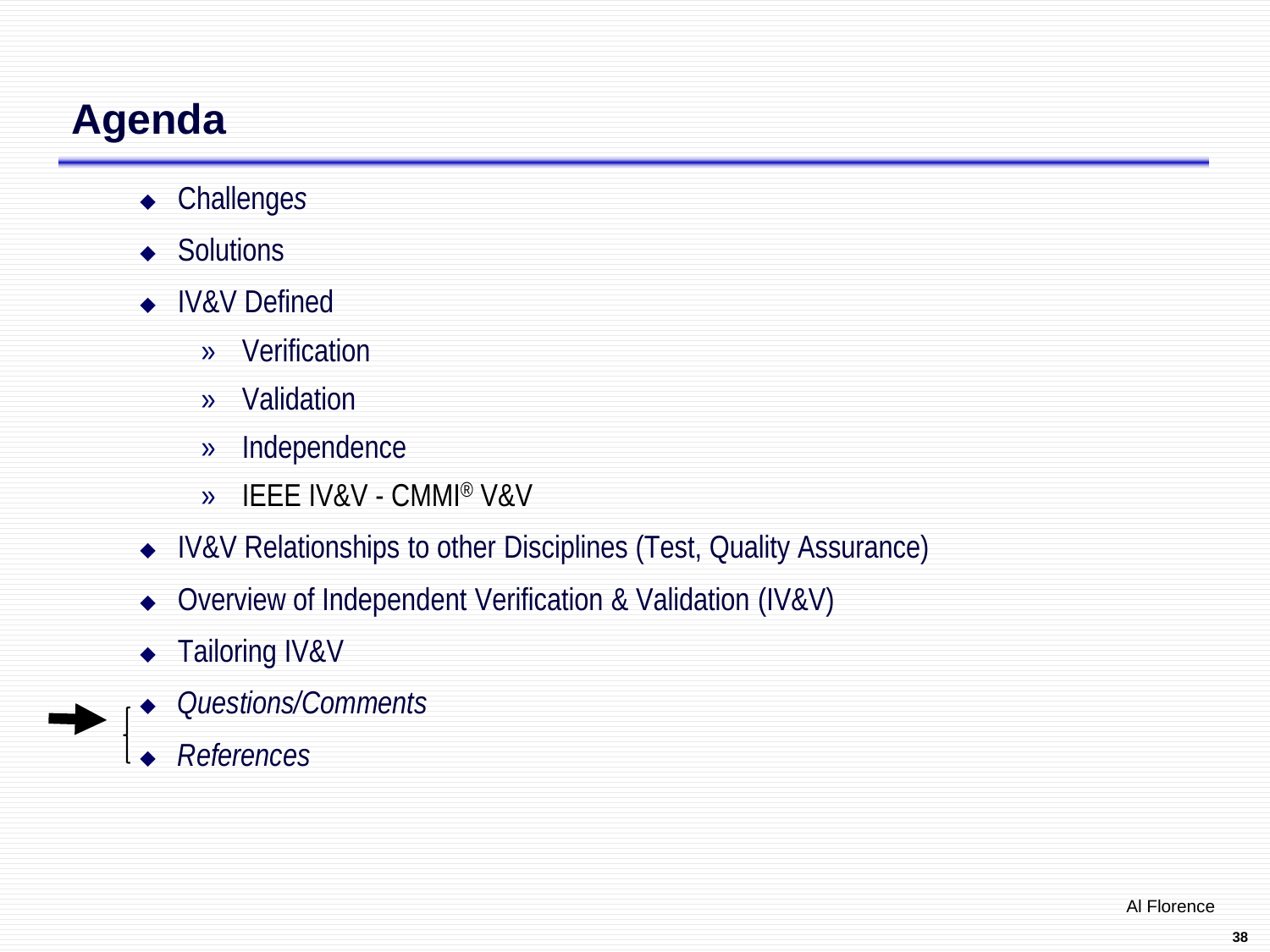# Questions/Comments

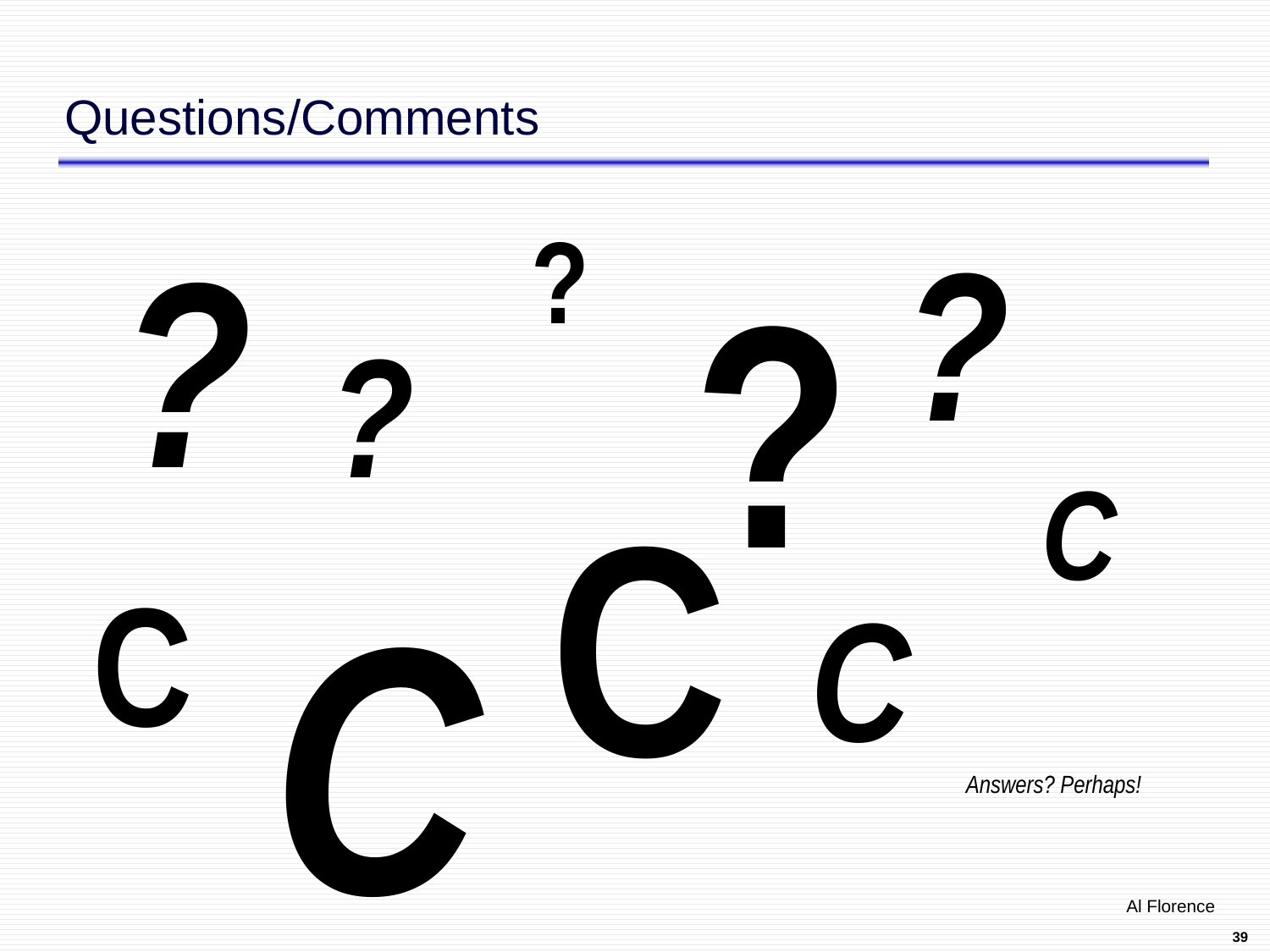# References / Suggested Reading

- *IEEE Standard for Software Verification and Validation; IEEE* Standard 1012 2004; IEEE Computer Society
- ♦ *Capability Maturity Model Integration (CMMI®) for Development v1.3 2010*; Software Engineering Institute (SEI)
- ♦ *Reducing Risks with the Proper Specification of Software Requirements*; Al Florence; CrossTalk; April 2002
- ♦ *Requirements Validation*; Al Florence; Quality Assurance Institute Journal; October 2003